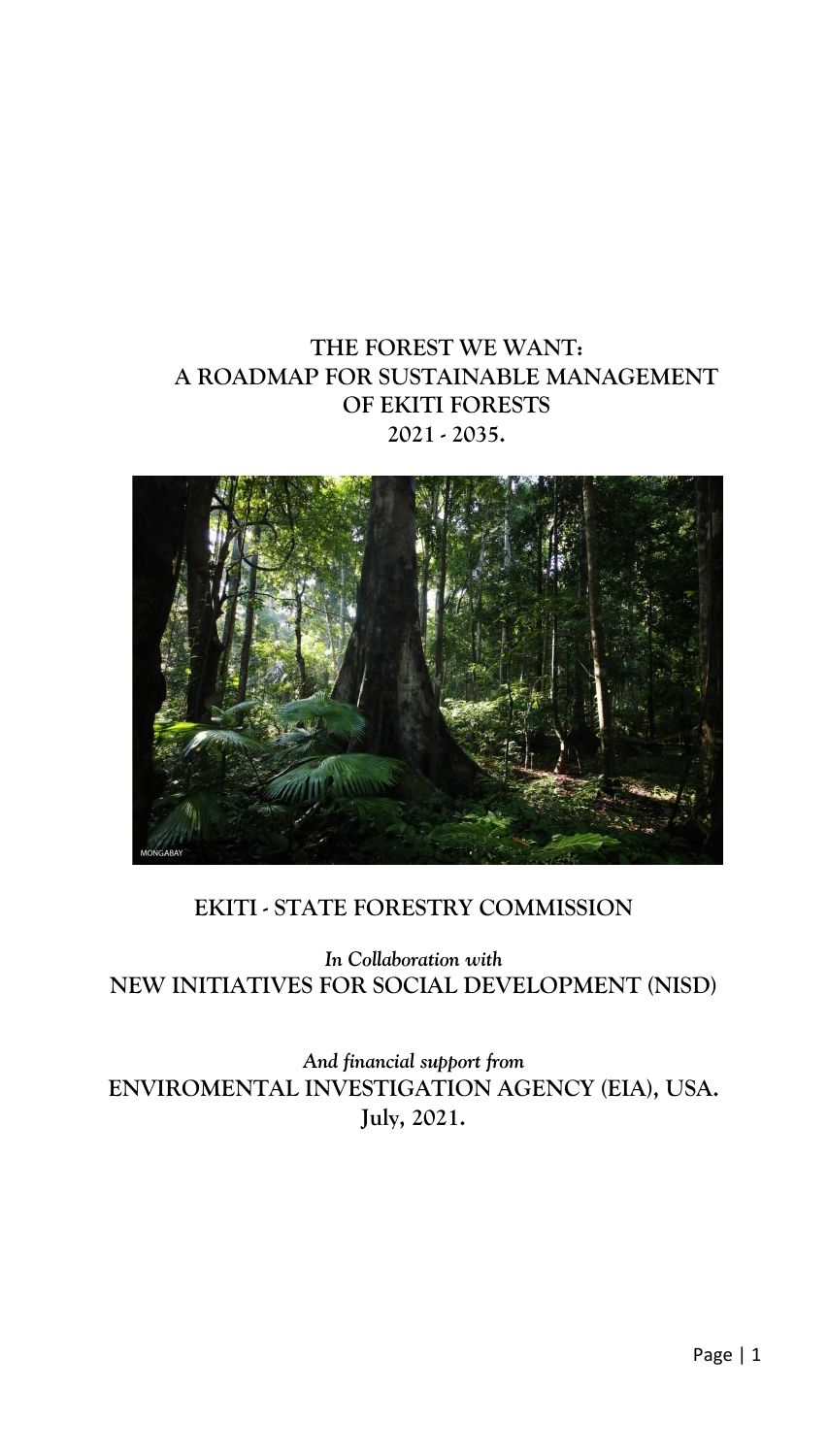#### **Contents**

#### **Message from the Hon. Commissioner for Environment**

#### **Executive Summary**

- 1.0 Mission, Vision, Strategy, Guiding Principles
- 2.0 Introduction
- 3.0. The forest base; its importance to Ekiti people and the Sustainable Development Goals (SDGs)
- 3.1 Trends in management of Ekiti forests
- 3.2 Challenges in the Ekiti forests
- 3.3 Opportunities for enhanced value-added actions on Sustainable Forest Management (SFM)
- 4.0Ekiti Forest Goals and Targets
- Forest Goal 1. Reclaim the loss of forest reserve estates, Mapping and Assessment of forest stock and reverse the loss of forest cover/stock
- **Forest Goal 2.** Promote sustainable forest governance and trade
- Forest Goal 3. Conduct research to increase the understanding of and tools for sustainable forest management application
- **Forest Goal 4.** Enhance forest based economic and social benefits including small and medium wood and non-wood value chain enterprises
- Forest Goal 5. Increase significantly, the areas of protected forests across the State
- Forest Goal 6. Mobilise significantly, new and additional resources for implementation of sustainable forest management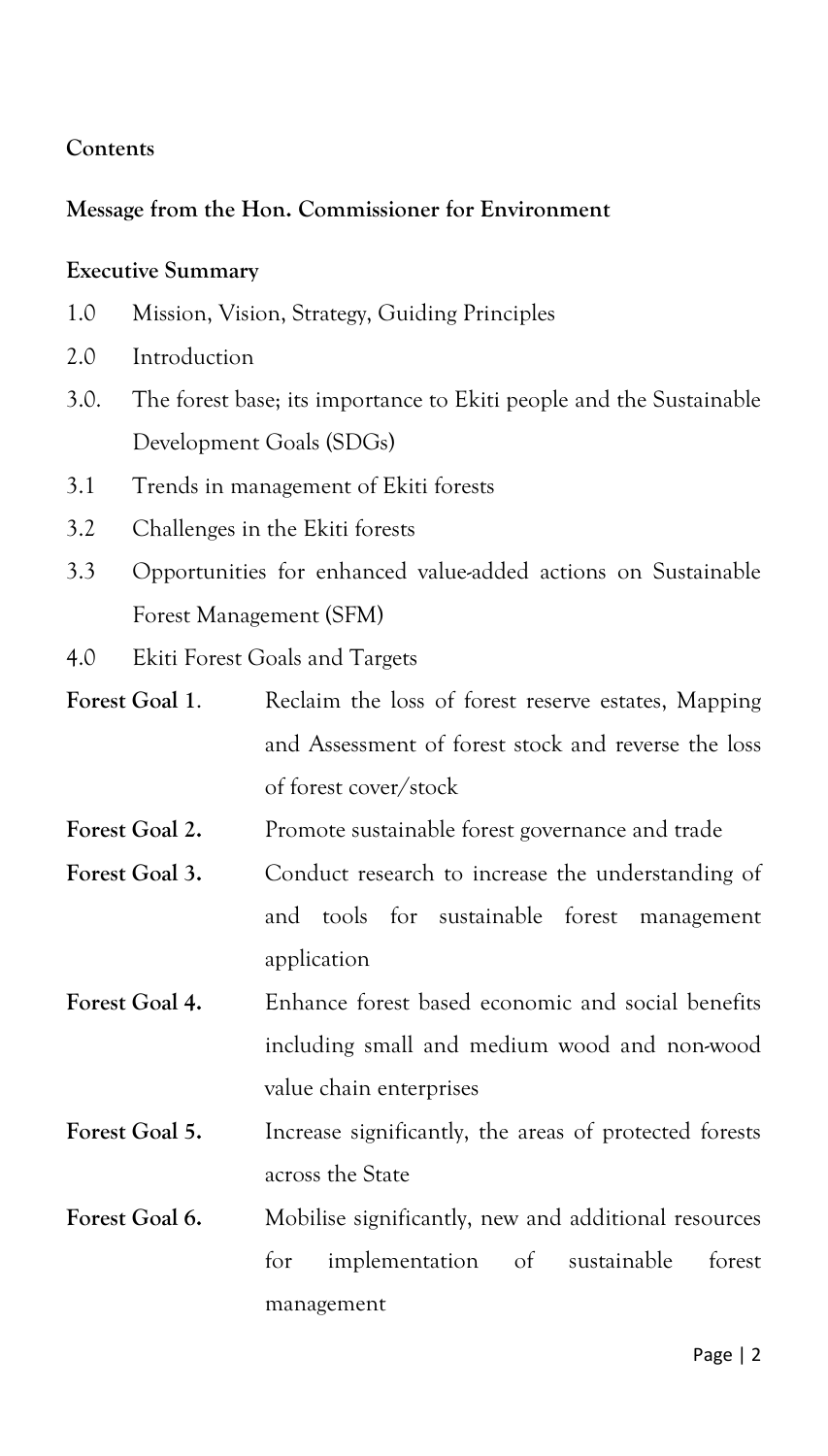# **Forest Goal 7.** Monitor, Assess and Report progress

Forest Goal 8. Communicate Results

- 5.0 Implementation Framework
- 5.1 Roles and Responsibilities
- 5.2 Means of Implementation of the Roadmap
- 6.0 Review of the Roadmap
- 7.0 Communication Strategy
- 8.0 Appendices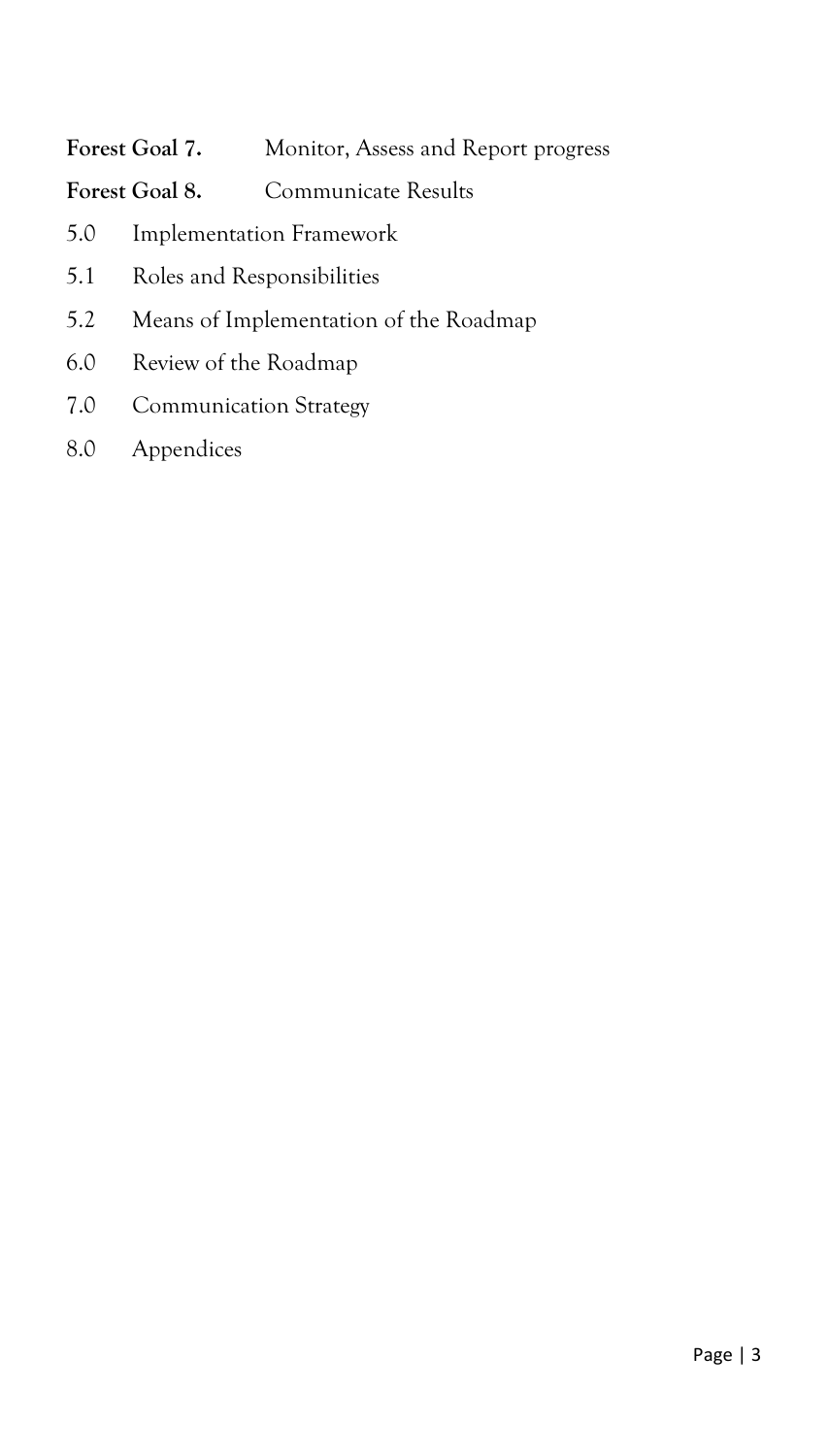# **MESSAGE FROM THE COMMISSIONER FOR ENVIRONMENT AND NATURAL RESOURCES**

I became the Commissioner for Environment and Natural Resources in September 2020. Under the Ministry, I also manage four Agencies i.e., State Environmental Protection Agency (SEPA), Ekiti State Waste Management Authority, Mineral Resources Agency and the Forestry Commission but out of these Departments and Agencies, Forestry seems to be peculiar in the small time I have spent as a commissioner.

I met ten forest reserves e.g., Ogbese, Ise Eporo, Little Ose, Ikere, Ogotun, Egbe, Aramoko, Eda I&II, and Ishan/Ayede which have been depleted as a result of long years of exploitation without sustainable replenishment or replanting plan. From my interaction with staff of the commission, nearly all mother trees have been felled thereby leading to the situation of buying seeds from Cross- River State. This is pathetic as other factors leading to the depletion of forest resources include; high number of unemployed Youth venturing into timber business for survival. The forest reserves have no work plan, boundaries of each reserve are not cleaned, coppices of felled exotic species are not pruned, and sometimes when Plantations are raised, they are not maintained. Most importantly, the revenue expected from the sector is dwindling yearly due to sharp practices on the part of the timber traders and staff as well.

I express my unreserved appreciation to the Governor of Ekiti State, His Excellency Dr John Kayode Fayemi for his visionary leadership and passion for forestry development and Ekiti environment in general. The new forestry law (2016), has established and empowered the Forestry Commission to "**formulate policies and evolve strategies for the promotion and effective implementation of sustainable forestry development and conservation of Ekiti forests".** The above provided the platform for the development of this roadmap; to create awareness of the critical importance of forests to sustaining life forms and mobilize stakeholders for the **means of** implementation of sustainable management of Ekiti Forests.

To further demonstrate the administration's commitment to the restoration of Ekiti forest, government has recently facilitated the gazette and signing of memorandum of Understanding (MOU) with the Niger-Delta Conservation Project for the conservation of the Nigeria-Cameroon Chimpanzee in Ise Forest Reserve. The Governor also ensured that part of the fund from the Ekiti State Erosion and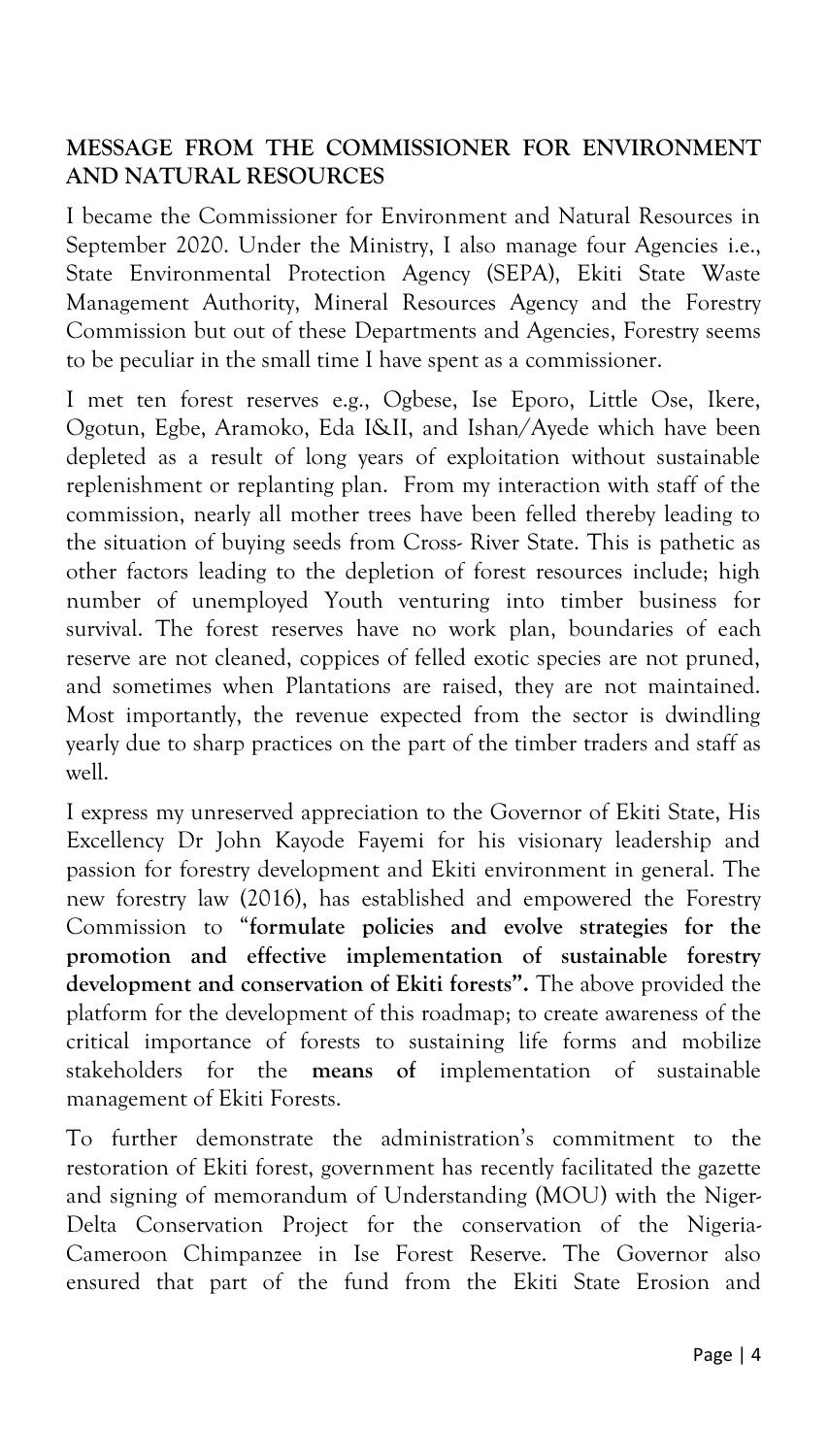Watershed Management Project (NEWMAP) was used to reforest about 190 hectares of mixed indigenous and exotic species of forest reserves in nine Local Government Areas of the State and the encouragement of private participation in forest regeneration among others. **As Government and a Major Stakeholder, we cannot do this roadmap alone. I do solicit for the support of all Stakeholders at all levels for the means of implementation of this Road map** to sustainable management of our common heritage- our forest; when supported, Ekiti will demonstrate best practices to other States in Nigeria on how our forests can be beneficial to humanity.

My sincere appreciation goes the Senior Special Assistant on Civil Society for the role he has played in ensuring **New Initiative for Social Development (NISD)** assisted the Ministry in seeking funds from **Environmental Investigation Agency (EIA) USA,** for the roadmap so that we can see the **"Forests We Want"** in Ekiti State in the next 15 years. I also appreciate the Permanent Secretary, SSA (Environment), Executive Secretary and his team, Saw-millers and Timber Trades Associations, Women groups, Youth organizations, our Traditional and Religious bodies for their efforts and contributions to this document.

Thanks, and God bless.

#### **HON. IYABODE FAKUNLE OKHIEMEN**

Commissioner for Environment & Natural Resources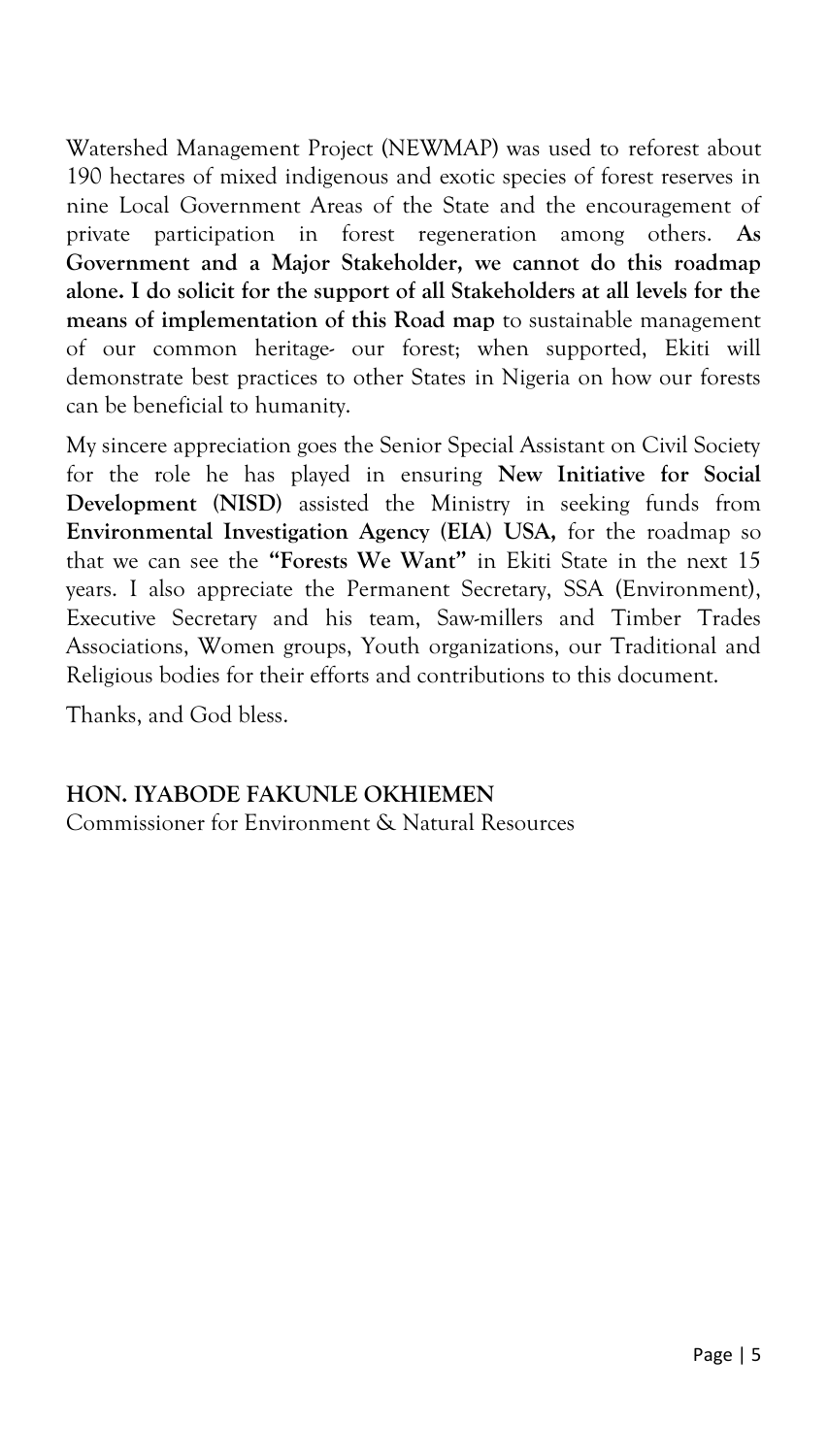#### **FOREWORD**

This Roadmap report 'The Ekiti Forest We Want' represents the outcome of a focussed, detailed and highly analytical research with all key Stakeholders in Ekiti State. We at Ekiti State Forestry Commission were pleased to collaborate closely with NISD in the public consultations which led up to its preparation, and to work together to give them a high public profile.

The Roadmap has identified the central pillars which can inform a longterm strategy to bring our forest resources back to their rightful central place as a vector of environmental, economic and human development. It embraces an approach which sees climate change mitigation, environmental services, sustainable exploitation and livelihoods as mutually compatible goals.

It is really important and pleasing that the Roadmap also embeds our shared thinking that government can only succeed in doing this through partnership working with the private sectors, communities, nongovernmental organisations and the wider public including our women and youth. Equally, it will play a part in sustaining policy against which we can measure our own performance over the long term, which is essential for success.

We gratefully thank NISD and EIA (USA) for their support in recognising that under this administration, Ekiti has the progressive credentials to make us a worthy partner in changing the way forest management is done, and to help us create what others can emulate.

#### **HON. 'KAYODEOLAOSEBIKAN**

Chairman, Ekiti State Forestry Commission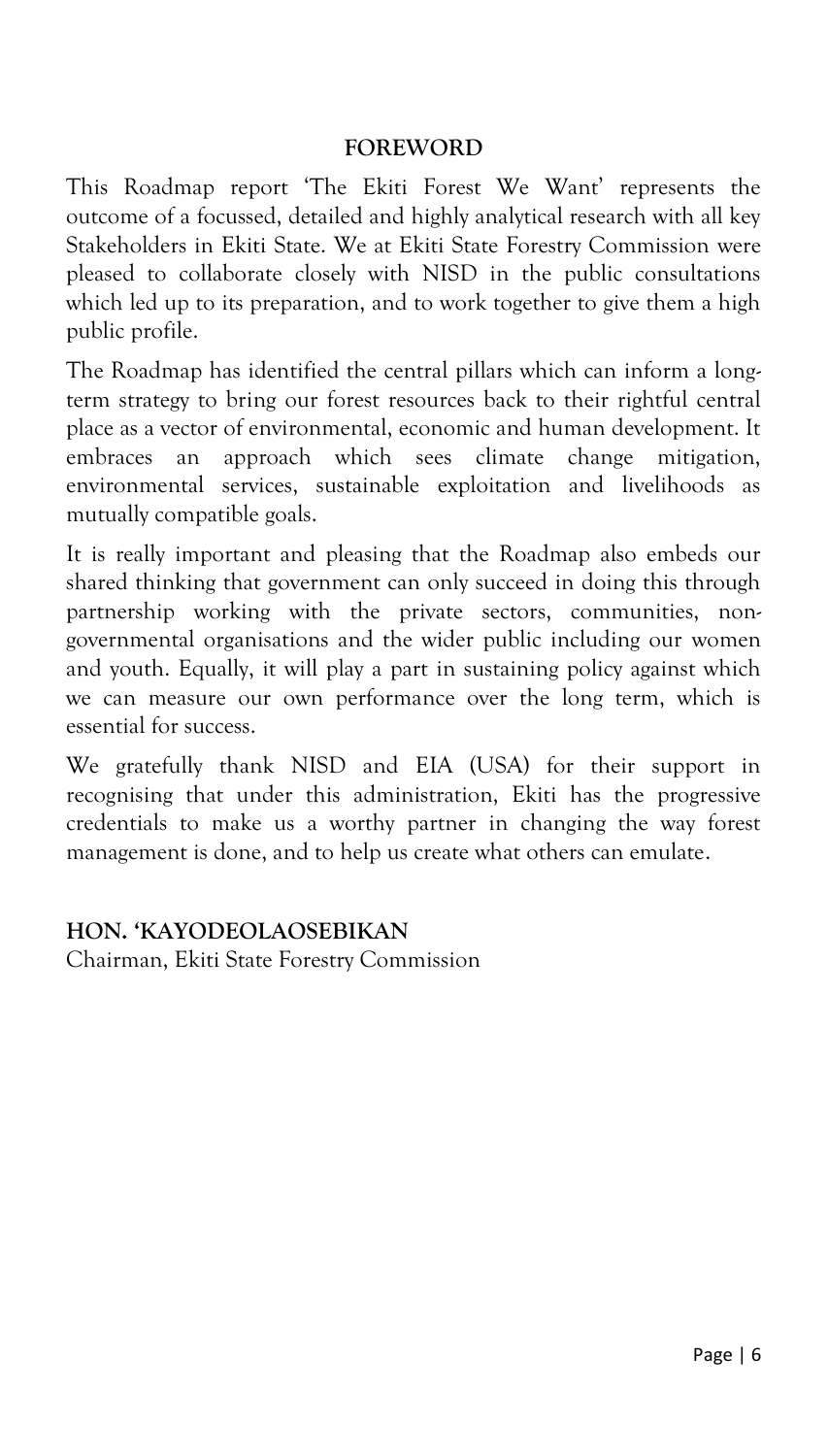#### **EXECUTIVE SUMMARY**

**The Road map** for the **"Ekiti forest we want-2035**" provides a framework for deliberate actions at the ownership (public/private), community associations, community leadership, non-governmental associations, the consumers and donor levels; to sustainably manage all types of forests and trees outside forests by halting deforestation and forest degradation, ensuring more transparent forest governance and injecting a huge investment funds for forest restoration. The roadmap provides the Forestry Commission the needed direction, a reference for advocacy and resource mobilisation for the implementation of sustainable forest management. It provides an ambitious vision for the development of the forest resources of Ekiti - State by 2035.

#### **1.0 Special features:**

- a) The roadmap features a set of eight (8) forest goals and thirtyeight (38) associated (quantitative/ qualitative) targets to be reached by 2035;
- b) It includes among others, a target to reverse the loss of production forest stock targeting **4,000**-**5,000 hectares forest restoration per year through** enrichment planting/artificial regeneration with greater inclusion of indigenous (native) tree species, development of management plans for at least five (5) of the forest reserves and the development of seed banks for indigenous tree species in all the forest estates;
- c) **A decisive action** to reduce by 50%, the pressure on the already degraded forests for unsustainable revenue including –**show your forest farm before hammering licence**.
- d) **An urgent need** to implement internal control mechanisms to drastically reduce systemic corruption, enhance transparency and good forest governance;
- e) **Builds** on the Ekiti development agenda with a vision "to reclaim, to restore" and that real change requires decisive, collective actions of all Stakeholders and

#### **f) Recognise;**

- i) The larger responsibility and the required political will of the Ekiti-State government (major owner of productive forests) to implement the roadmap,
- ii) The needed manpower and support facilities for the Forestry Commission and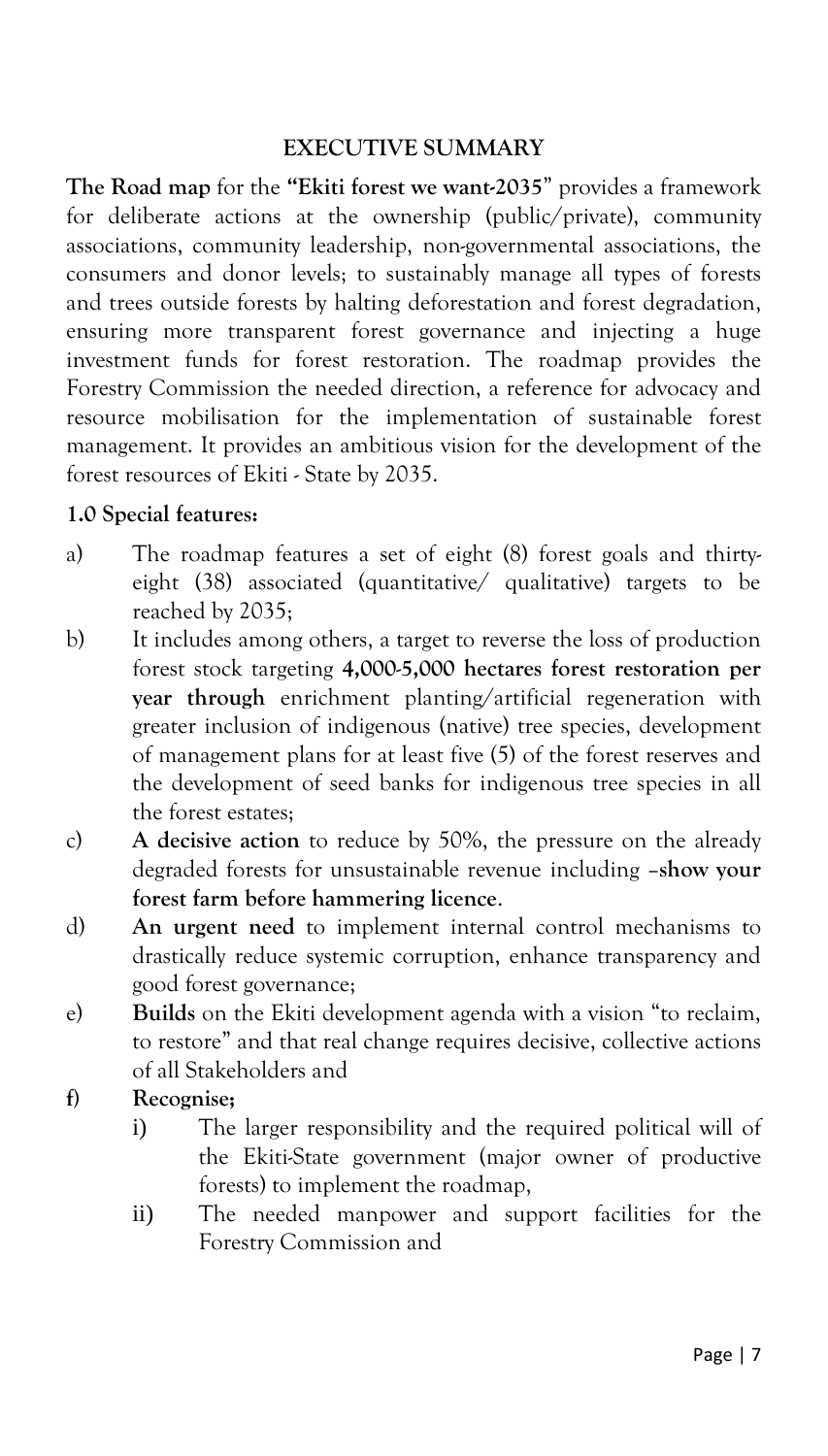iii) The much-needed collaboration of all relevant Stakeholders and Donor Partners for mobilising resources towards effective implementation of the roadmap.

#### **1.1. Vision, Mission, Strategy, Guiding Principles.**

- **1.1.1 Vision:** An Ekiti, where forest estates and trees outside forests are sustainably managed to contribute to the economy, providing economic, social and environmental benefits to the present and future generations.
- **1.1.2 Mission**: To reclaim, restore and sustainably use our forests by promoting Sustainable Forest Management including strengthening commitments and actions by major forest owners, partners and consumers.
- **1.1. 3 Strategy**: The programs, policies and activities of the Ekiti State Forestry Commission must **effectively** incorporate Sustainable Forest Management (SFM) practices as the strategy for this roadmap.
- **1.4. Guiding Principles**. Achieving the vision will require:
	- a) **Leadership**: Ekiti State Government (major forest owner) through the Forestry Commission must provide the leadership, financial investment, knowledge and assistance for the uptake of sustainable forest management practices among all practitioners for the benefit of the State.
	- b) **Partnership:** Government must bring together other public agencies (Agriculture, Land and Housing etc.) related to forest activities, forest related associations, the forest dependent communities, farmers and private tree growers, **to capitalize on the strength of all** for SFM to evolve in practice.
	- c) **Engagement**: Continually seeking the involvement, inputs, actions and feedbacks of forest owners (public and private), Farmers, forest dependent communities, Saw millers, Tree growers, wood vendors (contractors) and donor Partners and
	- d) **Enrichment**: The roadmap if effectively implemented, should also contribute to or complement the resilience of other land users within the context of the Ekiti Development Agenda.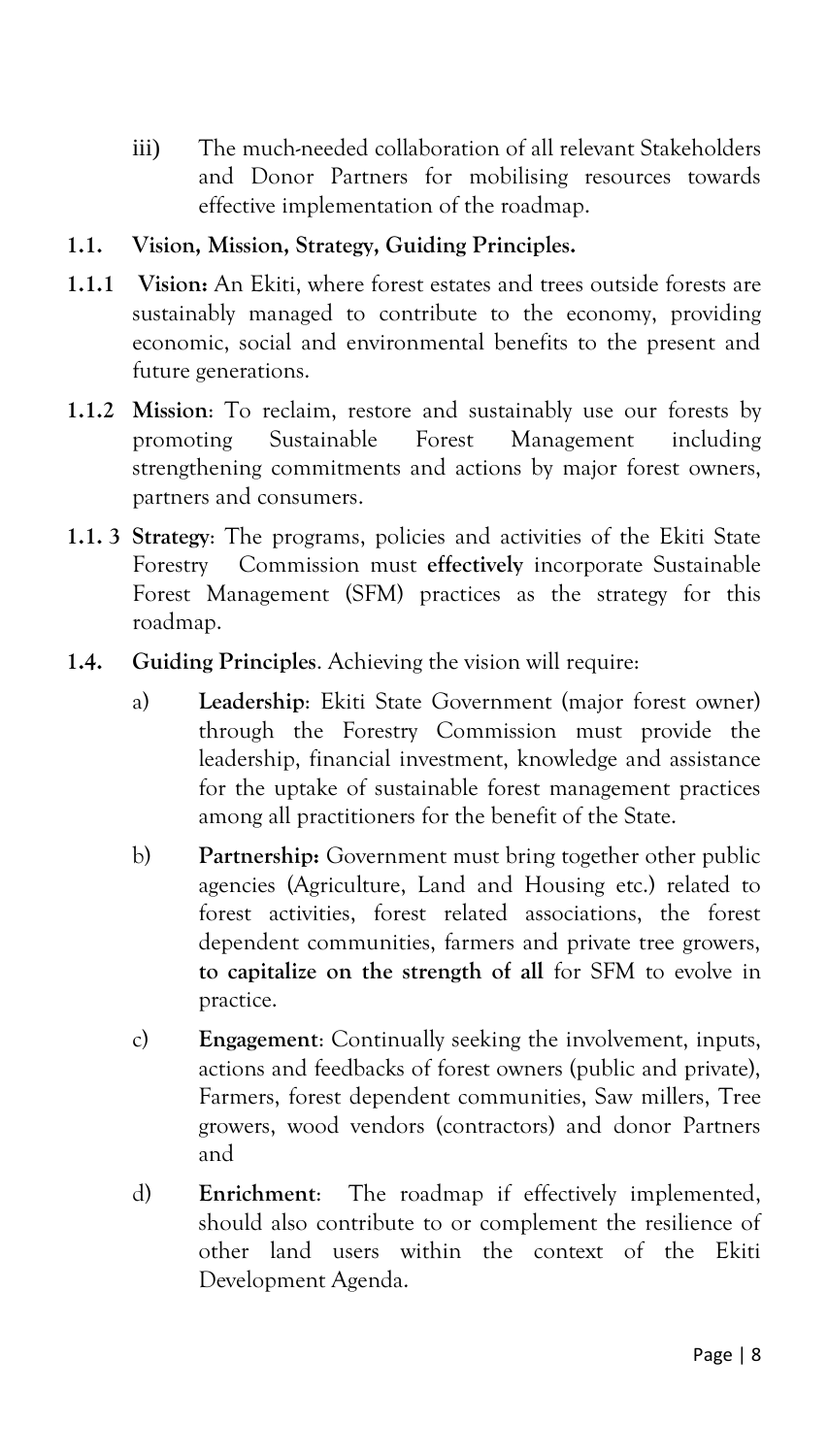**To attain** the goals and targets in the roadmap; Ekiti State Government through the Forestry Commission must effectively incorporate SFM into its programs, policies and activities and:

- a) Issue policy statement to **ban Timber exploitation from all the Production Forest** Reserves through the restoration period;
- b) Create more awareness of the importance of forest to supporting human and other life forms;
- c) Mobilise investment funds (new and additional to the Trust fund) for massive natural/artificial regeneration of forest stock, restoration of forest health, forest inventory, development of management plans in accordance with science-based principle of **Sustained Yield and felling cycle and**
- d) Put in place **Steering Committee** to guide the implementation of the roadmap, including nongovernmental organisations to track progress made.

# **2.0 INTRODUCTION**:

The forests in Ekiti State like its counterparts in other parts of Nigeria have no defined management principles. There exist no clear management plans based on known scientific evidence. In practice, the forest corridor is rarely patrolled and when it happens, the operation is performed by ill-equipped guards; the "productive forest units" are allocated for timber exploitation based on shadow/ocular survey or inventory while regeneration and sivilcultural activities are **mostly unplanned to succeed**. The impact has manifested in over-exploitation, deforestation, forest degradation and in most cases **creaming of the natural renewable resource**.

Global responses to ensuring and safeguarding the survival of such renewable natural resources and recognising the rights of unborn generations to its benefits involve three key pillars- environmental, social and economic benefits. These responses are identified, developed and enveloped in a concept term "**Sustainable Forest Management"** (SFM) by some global forest bodies and processes over the last three decades.

These bodies and processes include:

- i. The International Timber Trade Organisation (ITTO) 1978
- ii. The 1992 Earth Summit in Rio de Janeiro organised by the United Nations Conference on Environment and Development;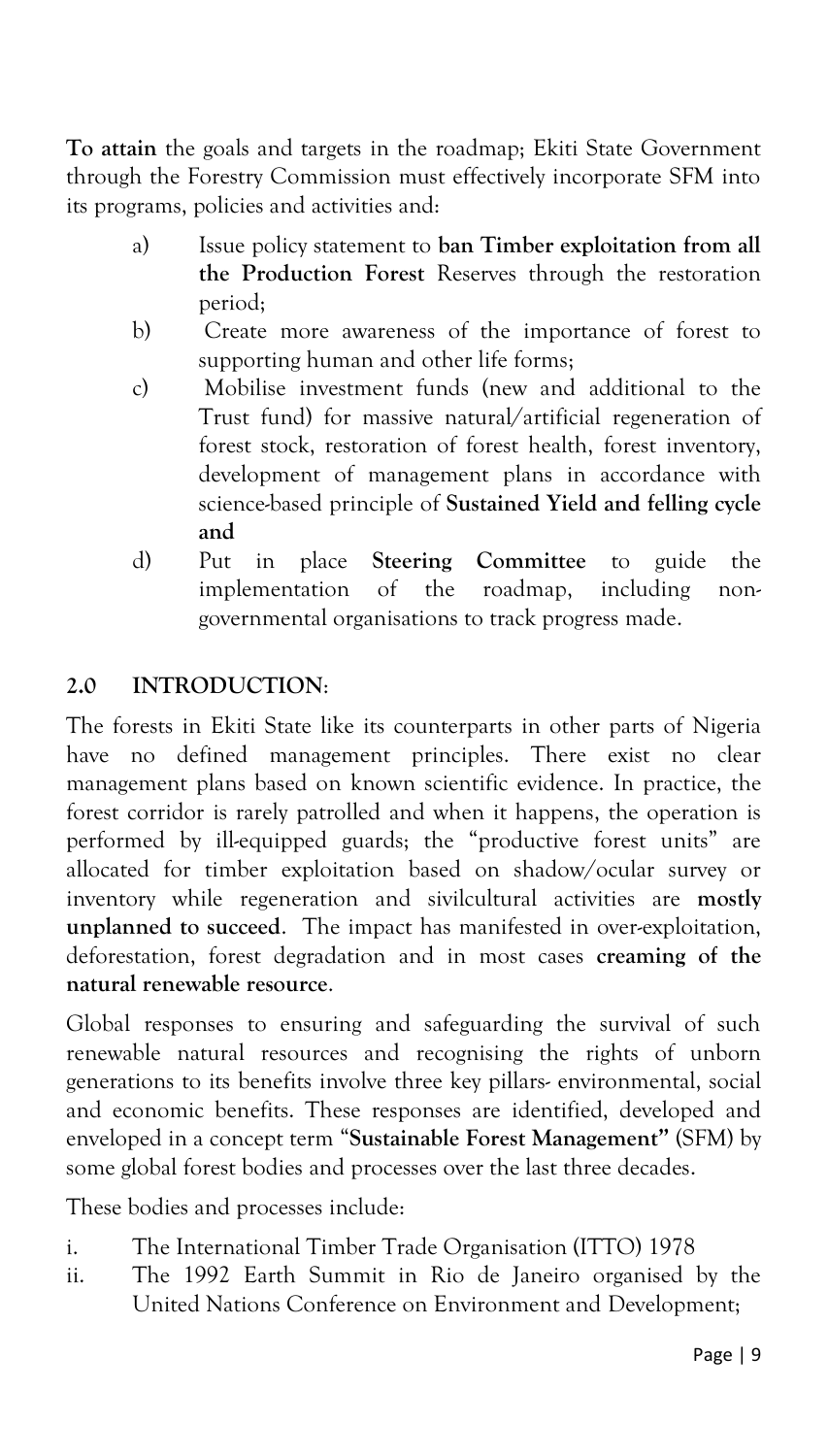- iii. The Convention on Biological Diversity (2004) which recognised sustainable forest management as an ecosystem approach to forest conservation;
- iv. The International Arrangement on Forests and the Forest Instrument 2007;
- v. The United Nations Forest Instrument and the United Nations Strategic Plan on forests (2017-2030) with the set of criteria and indicators to track progress of the practices of sustainable forest management and
- vi. The Sustainable Development Goal (SDG)15 reflecting the strong global initiatives and commitment to promote the implementation of sustainable forest management, as a better management strategy for forests world- wide.

Two of these views are presented:

- a) According to the International Timber Trade Organisation, ''SFM is the process of managing forests to achieve one or more clearly defined objectives of management with regard to the production of a continuous flow of desired forest products and services, without undue reduction of its inherent values and future productivity and without undue undesirable effects on the physical and social environment'' (ITTO, 1978).
- b) The United Nations Forum on Forests (2007) and as adopted by the UN Strategic Plan on Forests (2017-2030) defines Sustainable Forest management (SFM) as "a dynamic and evolving concept which aims to maintain and enhance the economic, social and environmental value of all types of forests for the benefit of present and future generations".

Ekiti State Forestry law, 2016 already key into this concept and interpreted Sustainable Forest Management (SFM) explicitly **"as the management of the forest resources in such a way that the forest cover is not degraded and reduced by human use and that it is increased where ecological reason so requires."** This strategy if appropriately implemented, addresses all aspects of the forest complex. It is adaptable to varied ecological systems, deploying the elements (criteria) for tracking progress in sustainable forest management as contained in the United Nations Forum on Forests (UNFF) **Forest Instrument (FI).**

These elements are: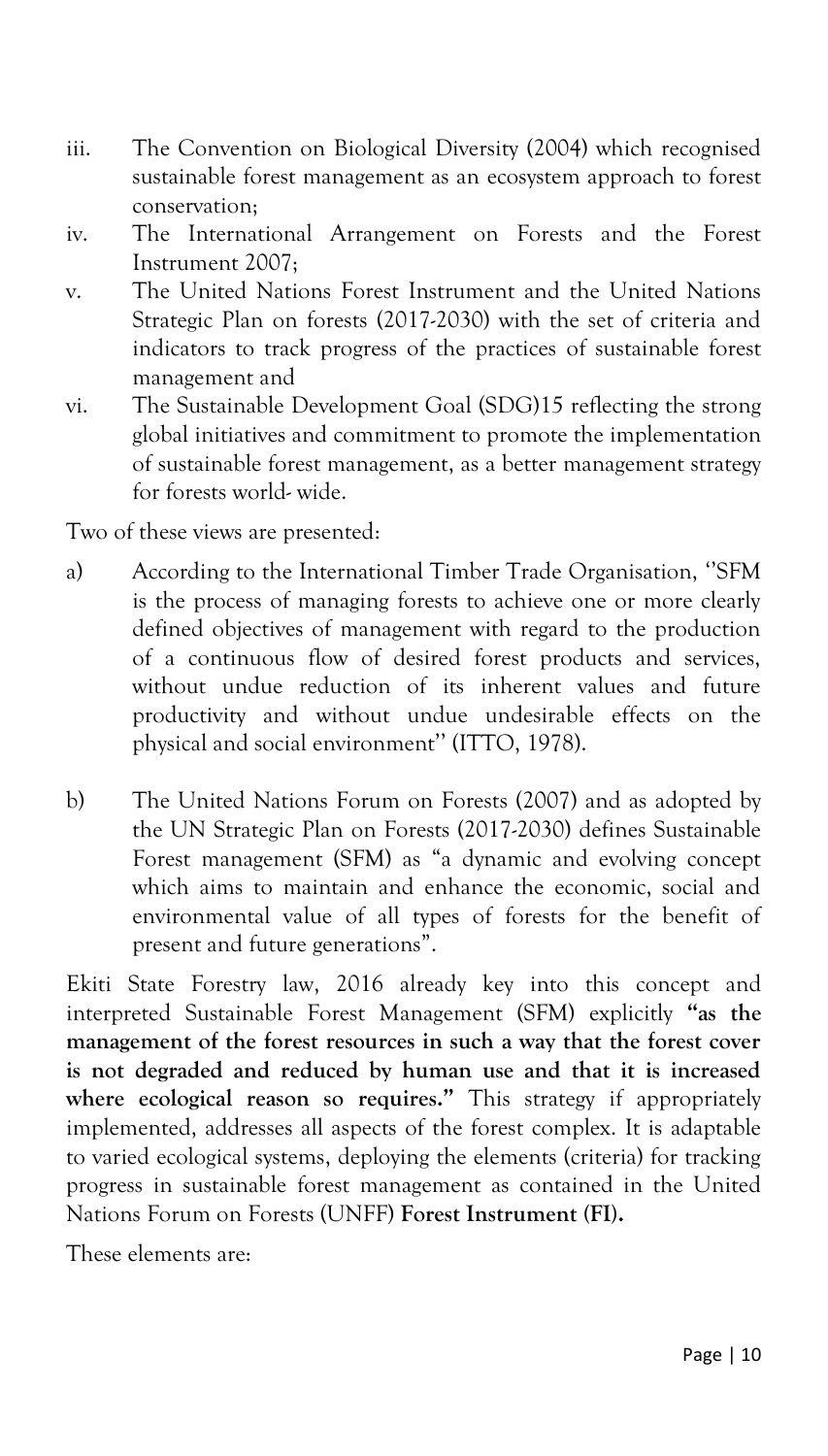- a) **Extent of forest resources**, expressing the desire to have adequate forest cover and stocking, ambition to reduce deforestation, restore and rehabilitate degraded landscapes;
- b) **Biological diversity,** concerning the protection of forest areas that are fragile and enhance productivity
- c) **Forest health and vitality**, aiming at reducing the risks and impact of unwanted disturbances (wildfires, pests, invasive species, illegal occupation and use such as herding in protected forests, hemp planting etc) that could affect the functions of the forests
- d) **Productive functions of forests,** ensuring sustainable harvesting of wood and non-wood forest products;
- e) **Protective functions of forests,** moderating the impacts of flood, erosion, wildfire, drought and supporting hydrological cycle;
- **f) Socio-economic functions,** covering the contributions of forest resources to employment, livelihoods, income, and other value chain gains through processing and marketing of forest products;
- g) **Legal, policy and institutional framework,** concerning arrangements necessary to support the above six themes, including participatory decision making, governance, law enforcement, monitoring and assessment of progress, fair and equitable sharing of forest resources, capacity building and communications.

# **3.0. THE FOREST BASE; ITS IMPORTANCE TO EKITI PEOPLE AND THE SUSTAINABLE DEVELOPMENT GOAL**

Forests with their complex ecology including its renewability are essential to sustainable development, economy and maintenance of all forms of life; providing wood, food, and medicine and rich biodiversity**.** Forests and Trees outside forests covers 30% of the planet earth, accounting for the subsistence, livelihoods, employment and income of 25% of global population. The Forestry sector contributes about 0.23 per cent to the total Gross Domestic Product at 2010 basic price at National level in Nigeria (Fameso, 2017).

At the Ekiti- State level, revenue from forest has declined from 40% of internally generated revenue in 2002 to 0.37% in 2010 due in part to dwindling stocks, illegal exploitation by Flitchers (wood cutters using hand held power saw machine), permit scam, deforestation and forest degradation (Owens,2012).

Ekiti has a landmass covering 580,600 hectares of high forest southwards and derived savannah to the north. About 29,625 hectares of this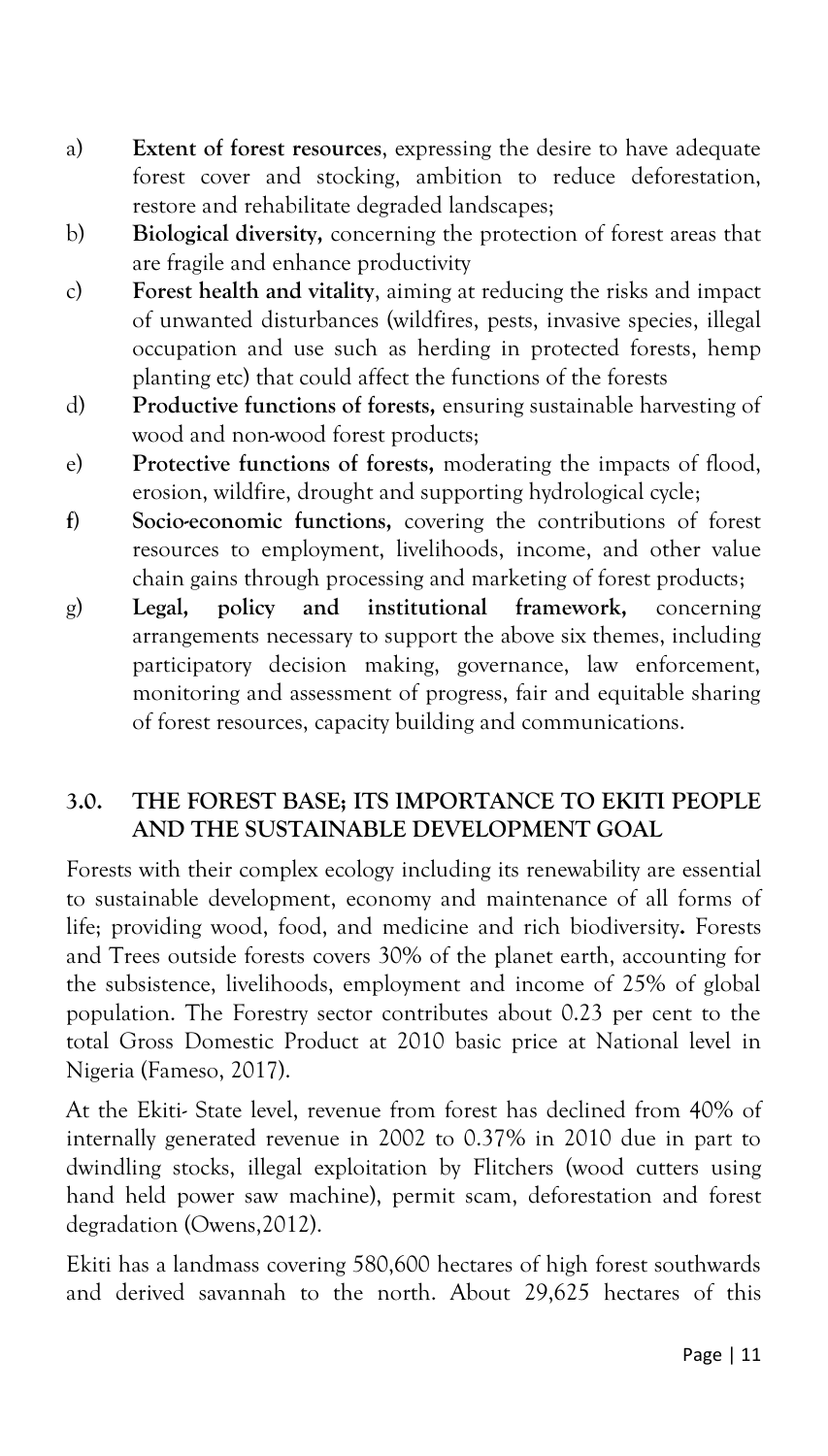landmass representing 5.1% constitute the forest reserves including some protected forests owned by government (appendix b2). The landmass refers to as "Free areas" (FA) consist of agroforestry land systems, private forest plantations and trees outside forests own by communities and individuals. The forest exploitation which is controlled by government through permit/ licence system has been largely an unsustainable harvesting, resulting in massive creaming of forest reserve and trees outside forests. This quest for revenue has led to a pattern, Owen (2012) described as "stealing from its own future".

In terms of employment and livelihood support, the sector provided about 10-12,000 direct and indirect jobs and over 100,000 livelihoods to forest dependent communities mostly in the first decade (1996-2006) of the creation of the State and in particular the contributions of the 268 Sawmills value chain operations, (Owens 2012). Presently these socioeconomic benefits have dwindled with over 42.9% of the Saw-mills closed /non-operational (Appendix b6). Much emphasis had been on exploitation for revenue generation to the neglect of other possible payments for environmental services derivable from conservation of unique forests. A study report put the value of some forest ecosystem services in Nigeria (excluding timber extraction) to be approximately N566,000/ha while the sustainable harvesting of timber is valued at N87,000/ha, meaning that the cumulative benefits of other services far outweigh the value received by sustainable timber extraction alone (Fameso, 2017).

This should be of interest to the Forestry Commission to raise the level of her protective forests. The status of the productive forest reserves also calls for massive regeneration over a period not less than 10years, as no sustainable harvesting is possible in almost all the production estates.

# **3.1. Trends in Ekiti Forests.**

Despite the critical contributions of forests to the Ekiti economy in the past 20 years, the following trends have manifested of her forests:

- a) Dwindling forest stock, arising from massive deforestation and forest degradation with drivers within and outside the State in response to demand for wood, food, fuel, fibre and government policies.
- b) Forests exploited mainly for revenue generation and without proper forest management plans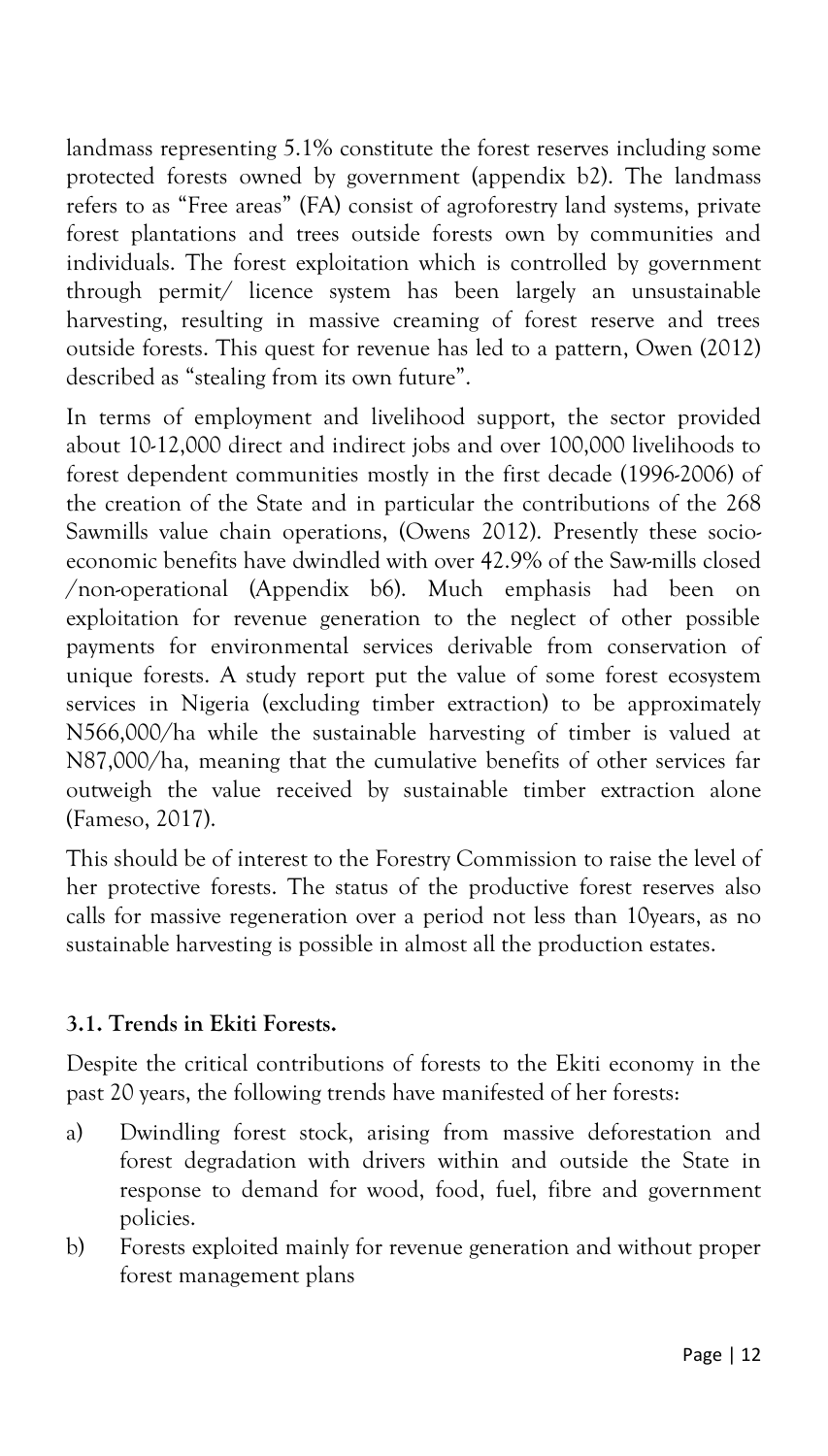- c) Little investment or reinvestment in forest regeneration and maintenance. Coppices of exploited and regenerated forest stands are left unmanaged with most second generation (rotation) forest having no economic value.
- d) Illegal and unsustainable logging practices including charcoal production, flitching (day and night) of wood in the forests that are both easily accessible and inaccessible thus negating the policy on flitching
- e) Poor forest governance and coordination. Forest surveillance monitoring and law enforcement are restricted to sawmills sites for lack of forest patrol vehicles, frightening insecurity of forest estates in Nigeria among others.
- f) Inadequate professional and technical manpower in quality and numbers (appendix 1)
- g) Major forest allocations based on political patronage as against procurement procedures
- h) No reliable data (if any) on extent of and stock of forest estates including the changes in the dynamics of the forests.
- i) Forestry sector working with little or no synergy with other relevant land users and agencies like agriculture, lands and housing, works, Justice etc.

# **3.2 Challenges**.

Drawing from the above trend, the effective implementation of SFM is critically challenged by:

- a) The Political will and leadership of major forest owner- Ekiti State Government
- b) Inadequate financial resources from owners, donors and partners,
- c) Ineffective partnership with stakeholders at all levels
- d) Poor forest governance including transparency and stewardship
- e) Low-capacity development including special skills in sustainable forest management practices,
- f) Insecurity of the entire forest estates arising from illegal use and occupation by armed cattle herders and terror groups and
- g) Lack of reliable data on forest stock including its dynamics.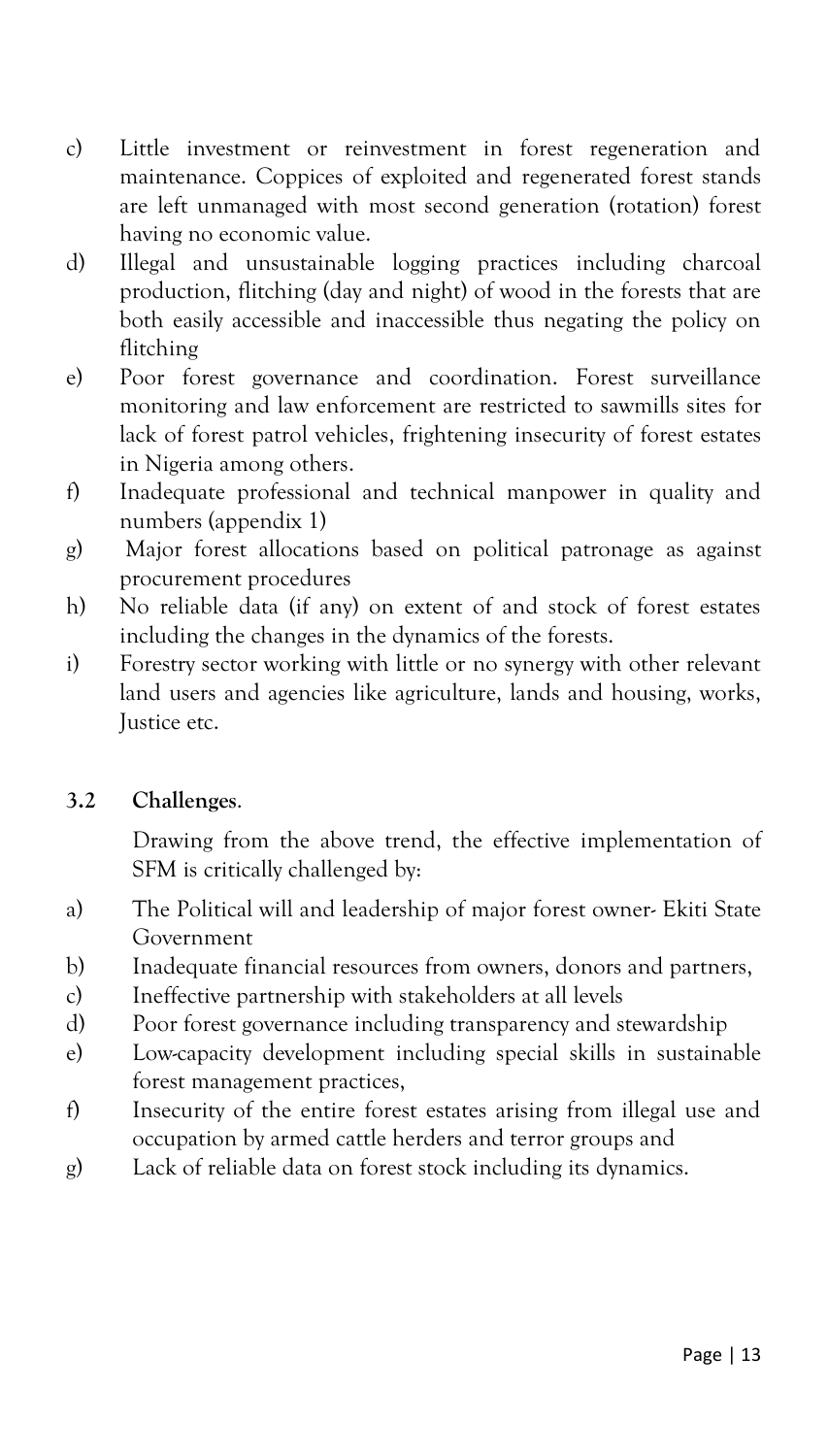# **3.3. Opportunities**:

The development of the roadmap for sustainable management of Ekiti State forests capitalises on the following opportunities:

**a)** The report of a government driven research on Ekiti State Forest sector review and strategic analysis by Owen 2012. Part of the recommendations of the 2012 report already implemented was the review of the old forestry law which led to enactment of the Ekiti State Forestry Law 2016 and the launch of the Ekiti State Forestry Commission (2019). Section 6 sub-sections 2(a) of the new Forestry Law have empowered the Commission to "**formulate policies and evolve strategies for the promotion and effective implementation of sustainable forestry development and conservation of Ekiti forests". The above provides a legal basis for the roadmap and advocacy for the implementation of sustainable forest management in Ekiti Forests.**

#### **Other legal support for the road map includes:**

- i) The land–use Act, (1978) which vested the control and management of all lands in each State of the Federation on the State Government
- ii) The Nigerian Constitution (1979) as amended, relating to the power of the Constituent State to make laws and regulate matters relating to their environment;

#### **The other opportunities include:**

- i. Increasing awareness of the Forestry Commission and Partners of the benefits of sustainable forest management to addressing the dwindling and unacceptable state of Ekiti forest estates and trees outside forests.
- ii. The need to improve the management of Ekiti forest resources and enhance its contributions to the implementation of the Ekiti development agenda 2018- 2022 and the 2030 Sustainable development goals 13,15 and associated targets.
- iii. The need for improved means of implementation and resource mobilisation for policies, programmes and activities of the Forestry Commission including advocacy on the importance of the forests and trees outside forests to our well-being and sustainable development.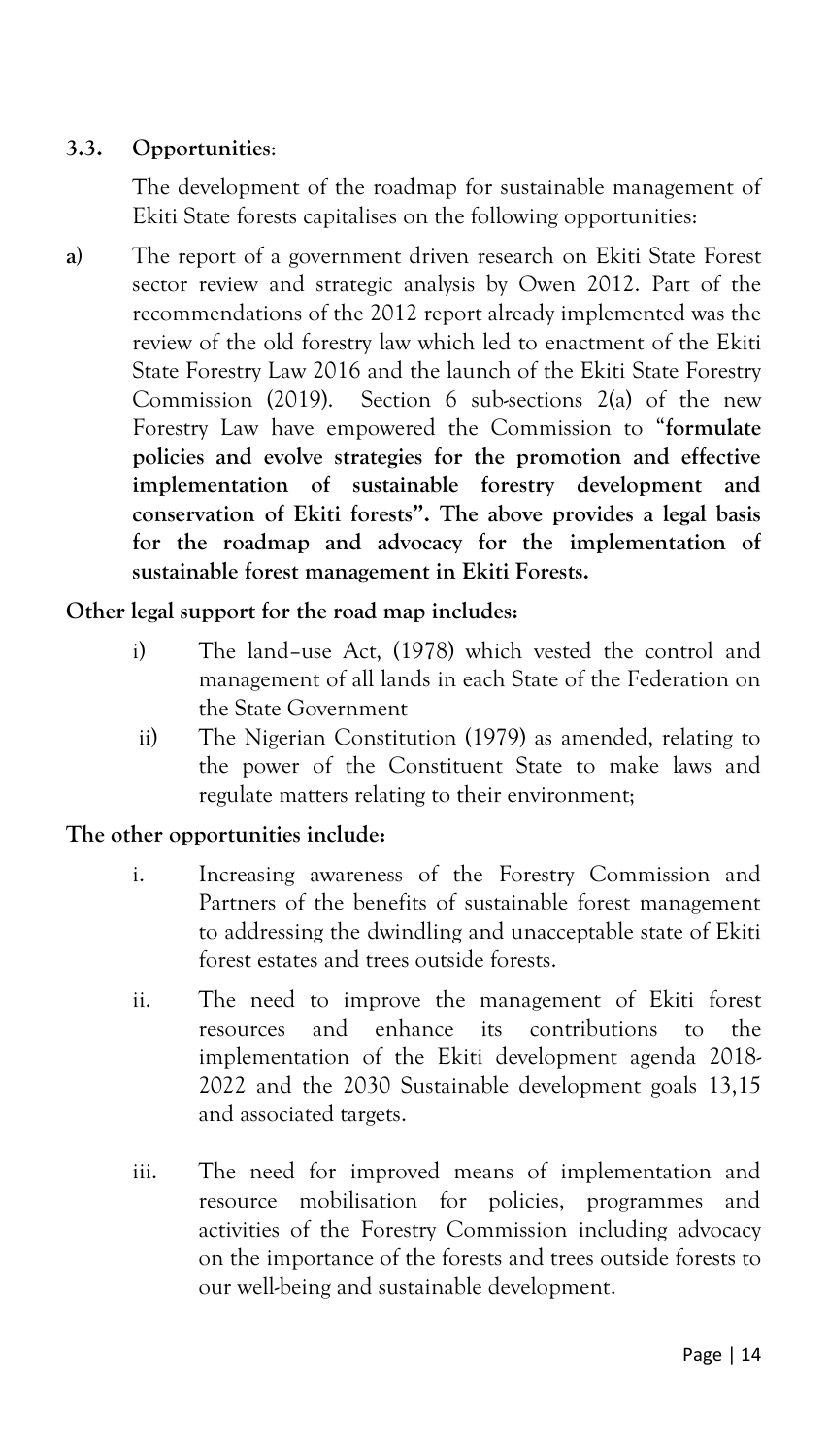These opportunities among others are to be effectively harnessed to address the myriads of challenges facing the Ekiti forests and the new Commission through a carefully laid out pathway and making Ekiti forests responsive to deliver needed goods and services to the people without compromising the needs of future generation. These challenges are addressed through deliberate actions with specific goal and targets in order to achieve the Ekiti forest vision by 2035.

#### **4.0**. **THE EKITI FOREST GOALS AND TARGETS**:

These are social, economic and technological solutions and actions (pathways) to achieving the "Ekiti forests we want" by 2035. Each of these goals has desired outcome and targets that describe how the Forestry Commission will carry out the roadmap. Each target has strategies (SFM practices) that further specify how the goals and desired outcome will be attained.

**Forest Goal 1**. **Reclaim** the loss of Forest Reserve Estates; **Map** and **Assess Forest** stock and **reverse the loss of forest stocks to a level that restores ecosystem services for more than half of the deforested reserves** by 2035.

- 1.1 Delineate and re-establish boundaries of the Ten (10) forest reserves/estates, noting changes in land use over time within and outside the estates;
- 1.2 Undertake the mapping and inventory of the Ten (10) forest estates to identify the production and protective forests management units, their stocking and other ecosystem parameters for the forest estates.
- 1.3 Determine the annual allowable cut/sustainable harvesting regime for productive forest reserve or management unit based on yield.
- 1.4 Develop management plans for at least five (50%) of the inventoried forest reserves.
- 1.5 Encourage the adoption (uptake) of the targeted practices in 1.3 &1.4 by 30% of owners of private forests and agroforestry landscapes.
- 1.6 Increase productive forest stock/cover by **about 4,000-5,000 hectares per year through** a combination of **afforestation** (involving a higher mix of native with exotic species on highly degraded sites), **reforestation (**by enrichment planting of desired indigenous tree species) **and natural regeneration** processes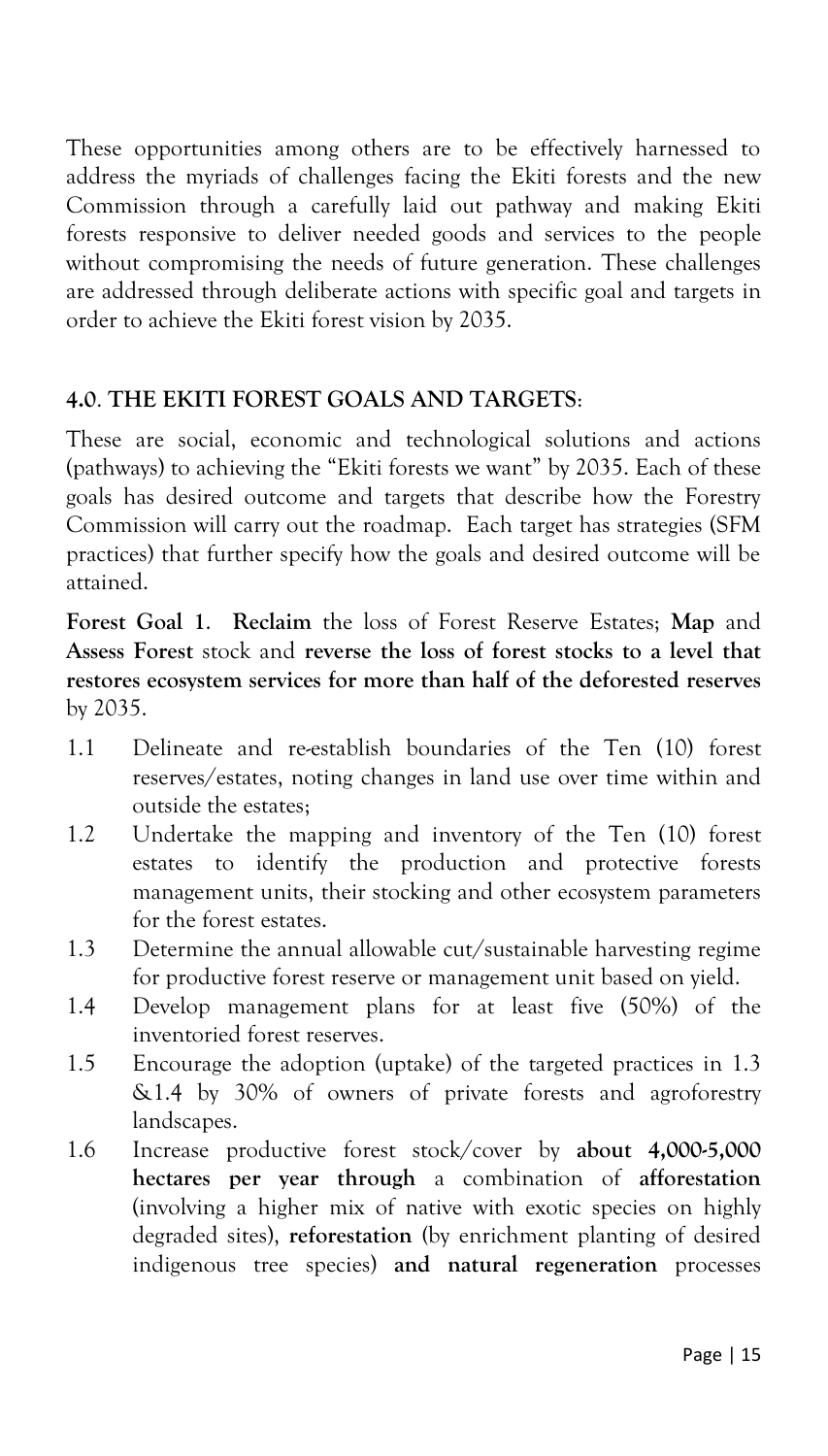including effective coppices management for regenerating forest stands.

- 1.7 Encourage through partnership and incentive drive sustainable community-based forest management practices (at least one in each forest reserve) to enhance participation in forest protection, conservation and agroforestry practices outside forest reserves.
- 1.8 Promote forest fire prevention, control and management on all forest types through improved forest surveillance, community involvement and critical project boundary cleaning operations.
- 1.9 Develop seed banks for indigenous tree species in each forest reserve; raise the status of such area to **special nature reserves** and collaborate with professional private forest tree seed collectors/processors **to achieve at least a yearly 5million seedling target over the plan period.**

#### **Forest Goal 2**. **Promote sustainable forest governance and trade.**

- 2.1 Reduce by **50%**, the pressure on the degraded production forests for unsustainable revenue target, **a 10year ban on timber harvesting** from government forests to allow for investment and restoration period.
- 2.2 Enhance transparency and stewardship in forest governance: overhaul processes and procedure that allow institutional/systemic corruption; address staff welfare, specialised training of staff, entrench better departmental operational responsibilities and reporting, block leakages of resources, provide working tools and equipment, and value orientation among government officials and forest dependent communities.
- 2.3 Review the existing practices for forest exploitation by deployment of **Tender procedure that ensures value for money** and technical procedure that support ecosystem replenishment such as "**show your forest farm to justify request for hammering permits".**
- 2.4 Enhance the Ekiti State Forestry Commission's capacity and skills needed for sustainable forest management practices.
- 2.5 Improve Stakeholders engagement and participation in decision making at all levels.
- 2.6 Enhance the enforcement of regulations and extant laws; through inter-agency collaboration (especially with the Ekiti State security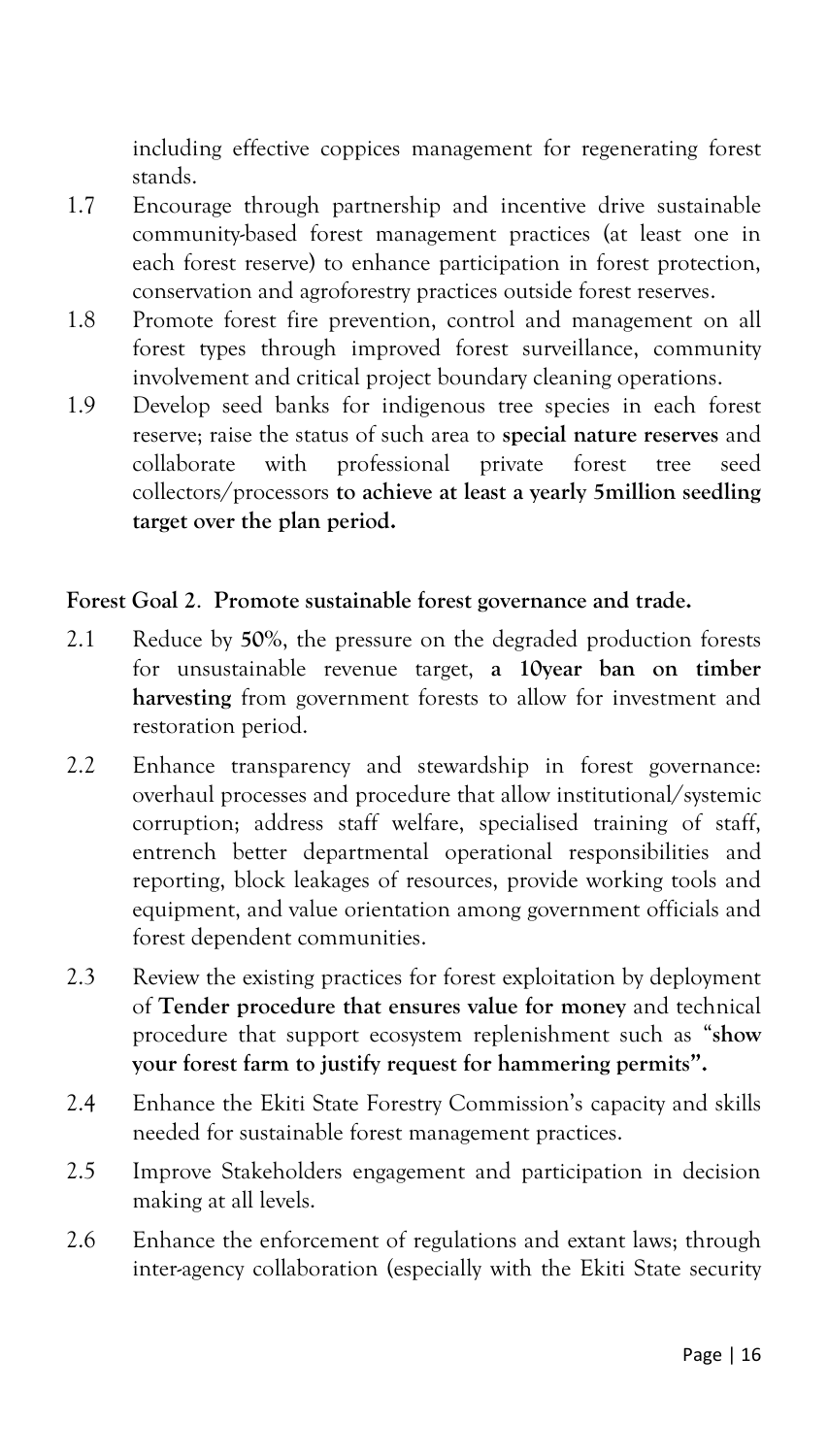outfits, Community associations, vigilante groups) and promote **new** regulations for effective implementation of the roadmap.

- 2.7 Enhance collaboration with neighbouring States on transboundary forest matters.
- 2.8 Government and Donors to inject funds for forest mapping, forest restoration, capacity building and equipment for sustainable forest management application/ practices.

# **Forest Goal 3**. **Enhance Forest based economic and social benefits including small and medium wood and non-wood value chain enterprises.**

- 3.1. Improve access of forest dependent communities to forest based benefits especially non-wood forest products in clearly defined areas.
- 3.2. Enhance the contribution of forests to food security in local communities through planting of native fruit trees on agroforestry landscapes.
- 3.3. Reduce illegal forest exploitation through improved timber tracking and product traceability.
- 3.4. Promote efficiency in tree utilisation across the forest value chain and industries through training and acquisition of modern conversion equipment by wood operators/ associations
- 3.5. Reduce timber flitching and wood waste in processing by 50% through advocacy and enforcement of extant laws and regulations
- 3.6. Tree planting should be made compulsory for all Timber Traders' Associations and a criterion among others to access future forest allocation and transactions on wood business with government.
- 3.7. Promote knowledge-based value addition in forestry enterprise including indigenous tree species seed collection/banking, seedling production and tree growing enterprises.

## **Forest Goal 4**. **Increase significantly, areas of protected forests across the State**.

4.1. Identify special protective areas such as watershed, special wildlife and biodiversity sites, seed banks for indigenous tree species in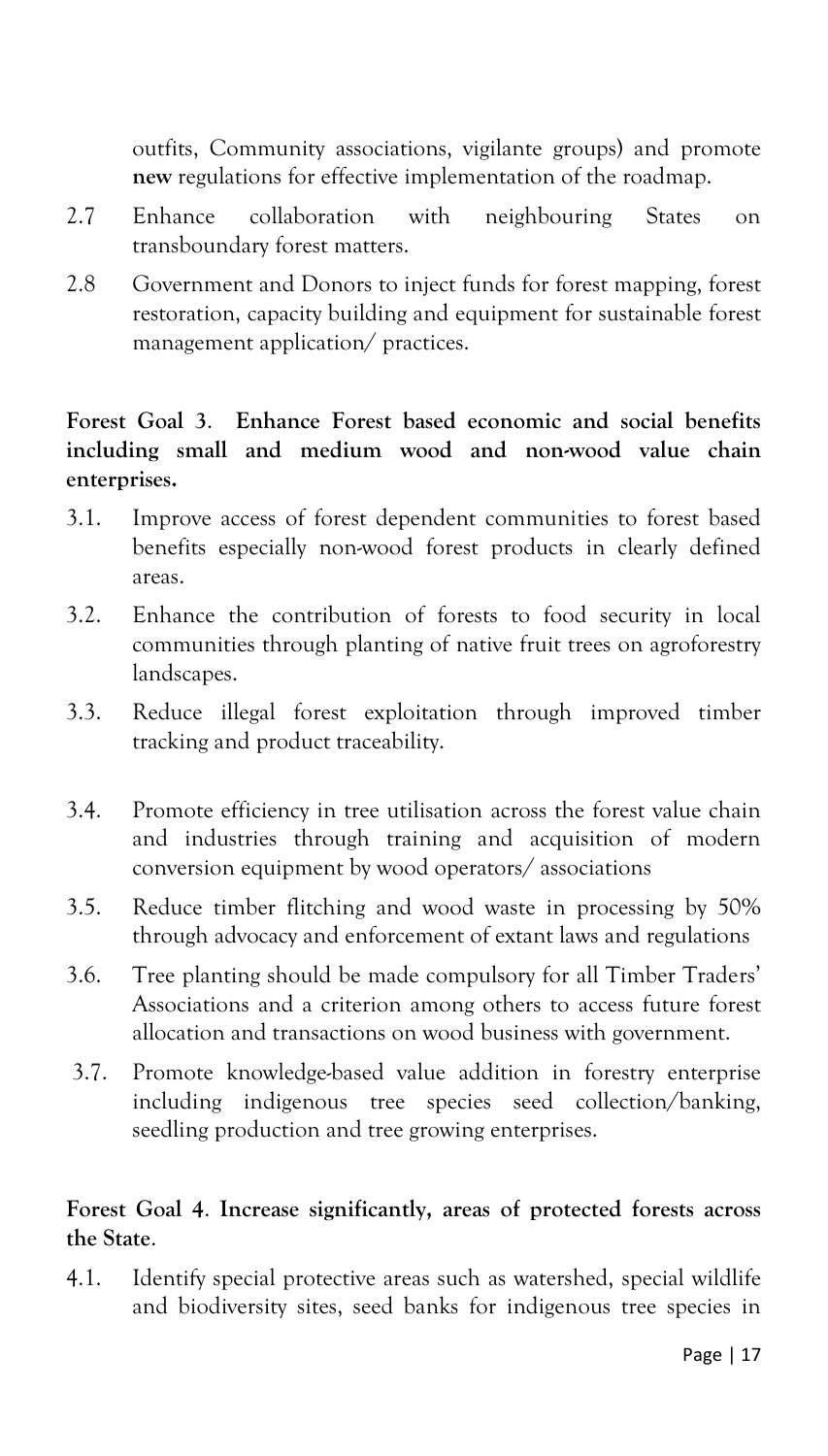each forest reserve and raise the status of such area to special nature reserves with working /management plans with legislative backing.

- 4.2. Improve forest patrols and protection by 50% for all forest reserves in lieu of expected injection of investment funds and partnership with forest dependent communities.
- 4.3. Strengthen the operational capacities of Local Community Associations (LCAs), Opinion leaders, non-governmental organisations and Traditional rulers for participatory management; up-scaling and replication of protected areas such as Ise Chimpanzee conservation forest area and Otun Herbal Heritage Project.

# **Forest Goal 5. Conduct research to increase the understanding of and tools for Sustainable Forest Management application.**

- 5.1. Collaborate with relevant Universities and forest Institutions to conduct operational work study and develop standard for nursery and regeneration operations to aid performance measurement for in- house operational activities.
- 5.2. Develop and validate (domesticated) indicators for monitoring and assessing progress of Sustainable Forest Management practices.
- 5.3. Enhance research on the roles of forest dependent communities in Sustainable Forest Management practices and collaborate with Forestry Institutions on their products relevance to Industry need/ requirements.
- 5.4. Enhance public-private partnership for research and innovations in forest management and benefit sharing.

## **Forest Goal 6. Mobilise significantly new and additional resources (outside annual budget provisions) for implementation of the roadmap**.

6**.**1. Mobilise significant resources from all sources and at all levels to finance the roadmap, including the approved and statutory 25% of forest revenue retention for forest management, Donor funds, Ecological funds, National Forest Trust Fund, Green Bonds (Ng), Global Climate Change Fund, etc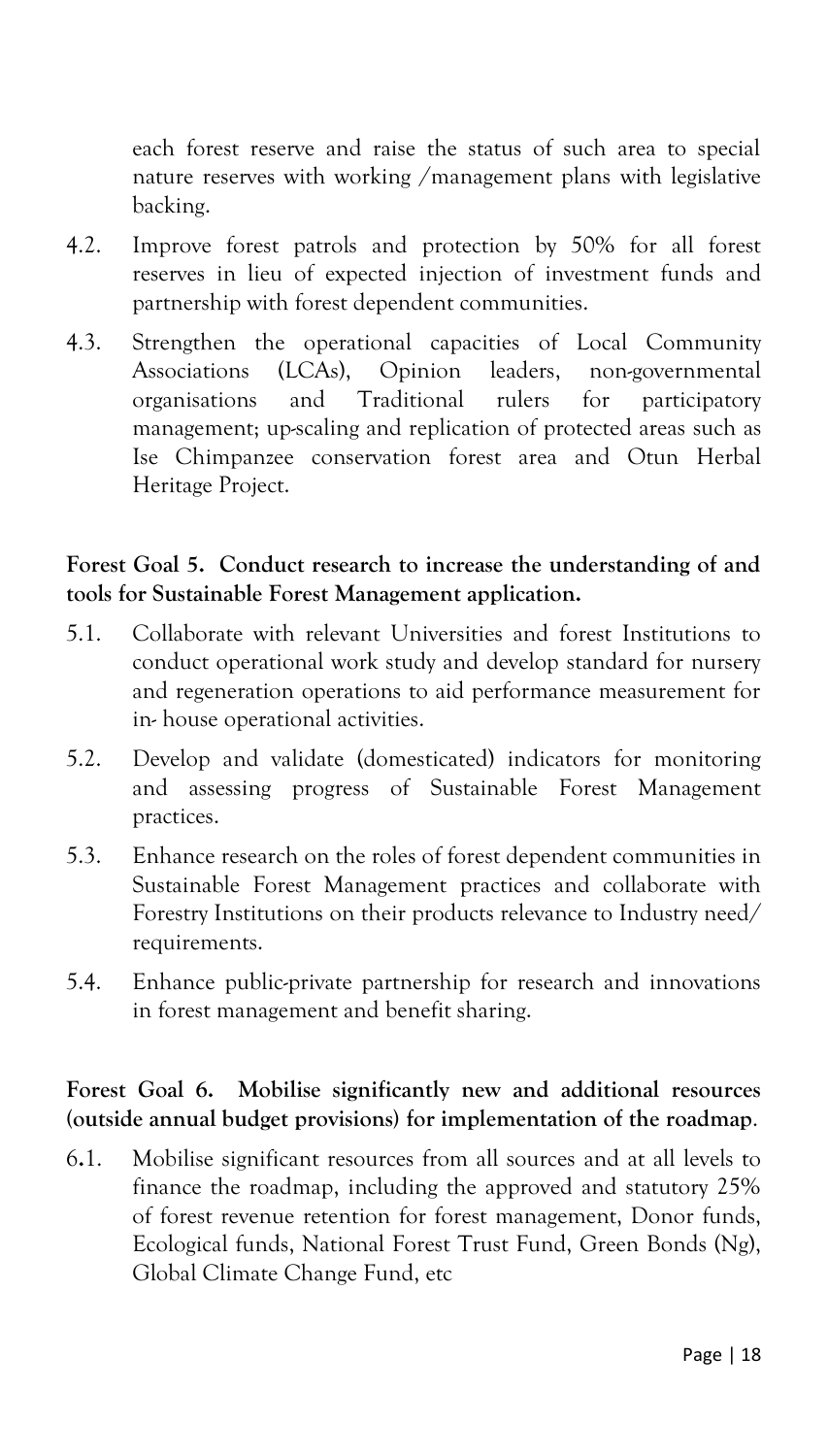6.2. Improve public-private partnership for financing the roadmap.

#### **Forest Goal 7. Monitor** Assess **and Report progress**.

- **7.**1. Develop baseline State standard indicators to measure/ assess the progress targets achieved.
- 7.2. Establish a reporting system that tracks the application of Sustainable Forest Management practices and changes in benefits that accrue to forest owners.

#### **Forest Goal 8. Communicate benefits and achievements**.

- 8.1. Develop communication for best practices on Sustainable Forest Management.
- 8.2. Develop communication strategy for advocacy and awareness of Sustainable Forest Management and its impact on forest health, production, protection and environmental functions including contributions to SDG 15, life on land and SDG 13 Climate change mitigation and adaptation.
- 8.3 Celebrate International Day of Forest- 21 March of each year to advocate for forest sector contributions to human wellbeing and sustainable development.

#### **5**. **IMPLEMENTATION FRAMEWORK**

- 5.1. **Roles and Responsibilities**.
- 5.1.1 **Major Forest Owners: Ekiti State Government**
- a) Leadership and Political Will: Ekiti State Government (major forest owner) must lead by example in taking deliberate actions, substantial streams of huge financial investment over the plan period for the reclamation and restoration of the highly deforested and degraded but renewable forest wealth.
- b) A deliberate policy involving total or phased ban on exploitation from forest reserves or step-down unsustainable revenue quest from her already **creamed** forest (estates) to allow for programmed implementation of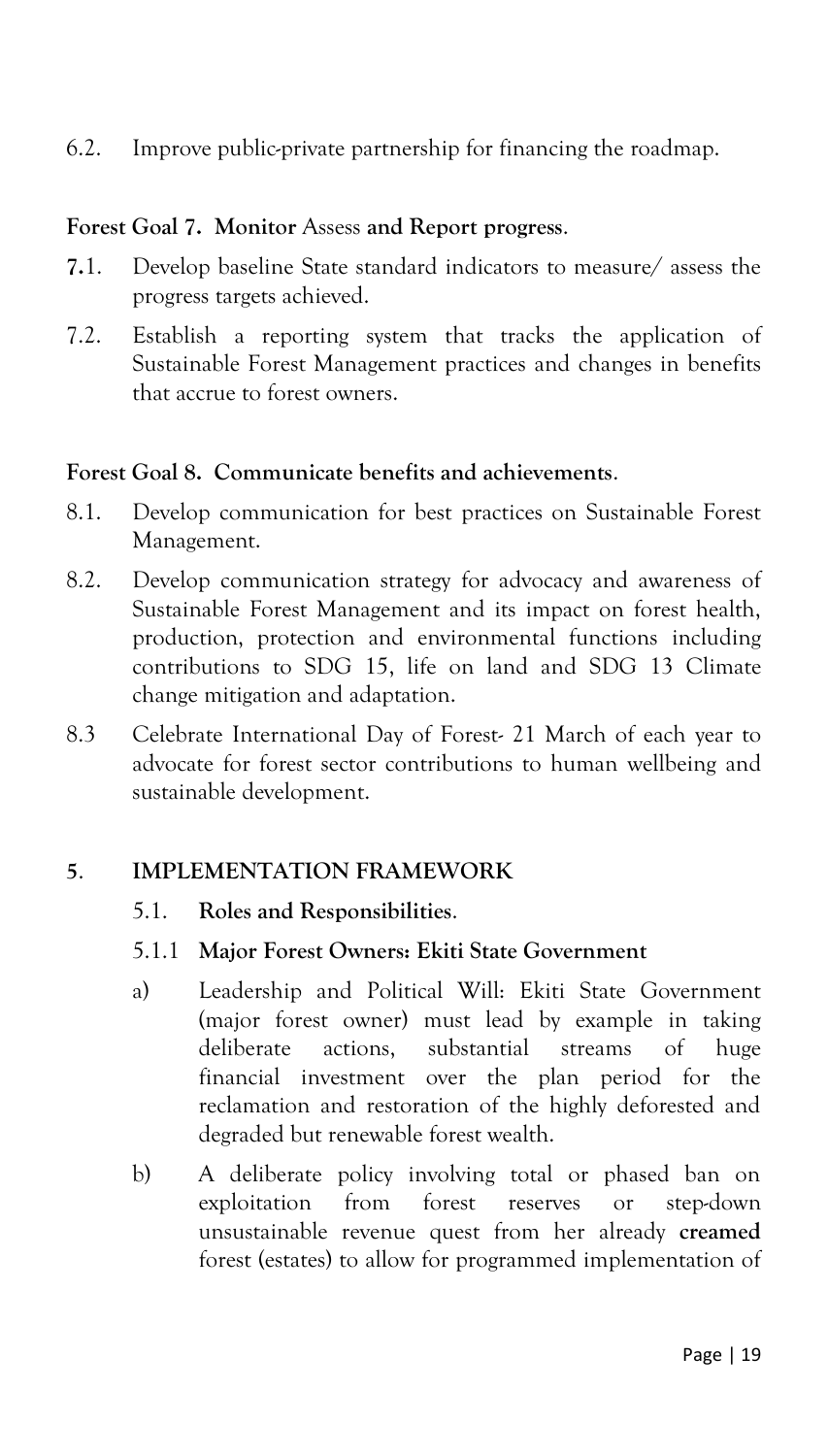the Roadmap in at least 50% of the estates over time

- c) Provide assistance /incentives/advocacy for the uptake of Sustainable Forest Management practices among all practitioners in free areas, agroforestry systems and plantations for the benefit of the State.
- d) Bringing together other public agencies related to forest activities and partner with forest related local associations, the forest dependent communities, farmers and private tree growers, to capitalize on the strength of all for SFM to evolve in practice.
- e) Continually seeking the involvement, inputs, actions and feedbacks of forest owners (public and private), Farmers, wood-users, forest dependent communities and donor Partners and
- f) Put in place Steering Committee to guide the implementation of the roadmap, including wood users' representatives and non-governmental organisations to track progress made.

# **5.1.2 Ekiti State Forestry Commission.**

- a) Implement Sustainable Forest Management practices to effectively upgrade the productive, protective and environmental benefits from the forests and contribute to or complement the resilience of other land users within the context of the Ekiti Development Agenda.
- b) Mobilising investment funds for massive natural/artificial regeneration of forests by developing bankable proposals that can access funds from national and international donor agencies stock, restoration of forest health,
- c) Develop capability for mapping, inventory and the production of working/ management plans (in accordance with science-based principle of Sustained Yield and felling cycle) for at least 50% of the forest estates and mobilise private forest owners for uptake.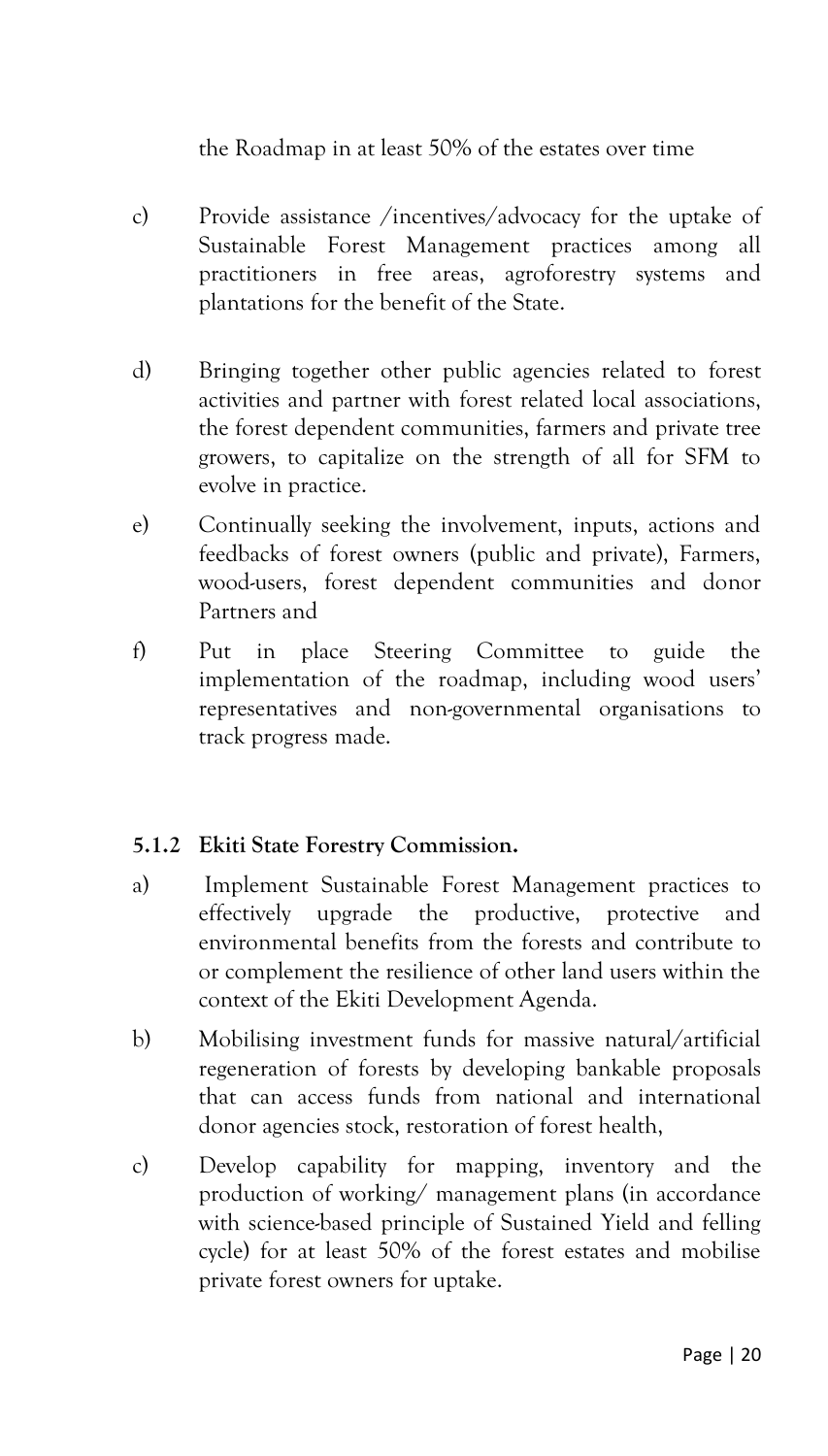- d) Develop tools for effective sustainable forest management practices
- e) Develop agreeable (State standard) indicators for tracking progress of SFM and implementation of the roadmap**.**
- f) Collaborate with and provide technical support for private forest owners for the uptake of Sustainable Forest Management (SFM) practices in accordance with the forestry law.
- g) Collaborate with Ekiti State Security Agencies, traditional institutions to secure the forest estates, providing safe access to all legal stakeholders**.**

#### **5.1.3 Private Forest Owners.**

- a) Engaging State actors in the provision of needed technical assistance for the uptake of SFM practices.
- b) Provide support to forest dependent communities.
- c) Compliance with forest regulations and laws.
- d) Participate in research and management of public forests under rules of engagement (e.g. through MOU).
- e) Enhance the practice of agroforestry on farm and non-farm landscapes.
- **5.1.4 Ekiti State Saw- millers Association, Timber Traders' Association, Tree Vendors and Power Saw Operators etc**
- a) Showing understanding with government on policies that impact on assessing the resource base of designated forest estates.
- b) Taking deliberate action at improving the stocking of the resource base through partnership with major forest owners on forest restoration programmes including a mandatory enrichment of allocated forests with native tree species.
- c) Develop cooperatives to undertake seed banking as a business enterprise.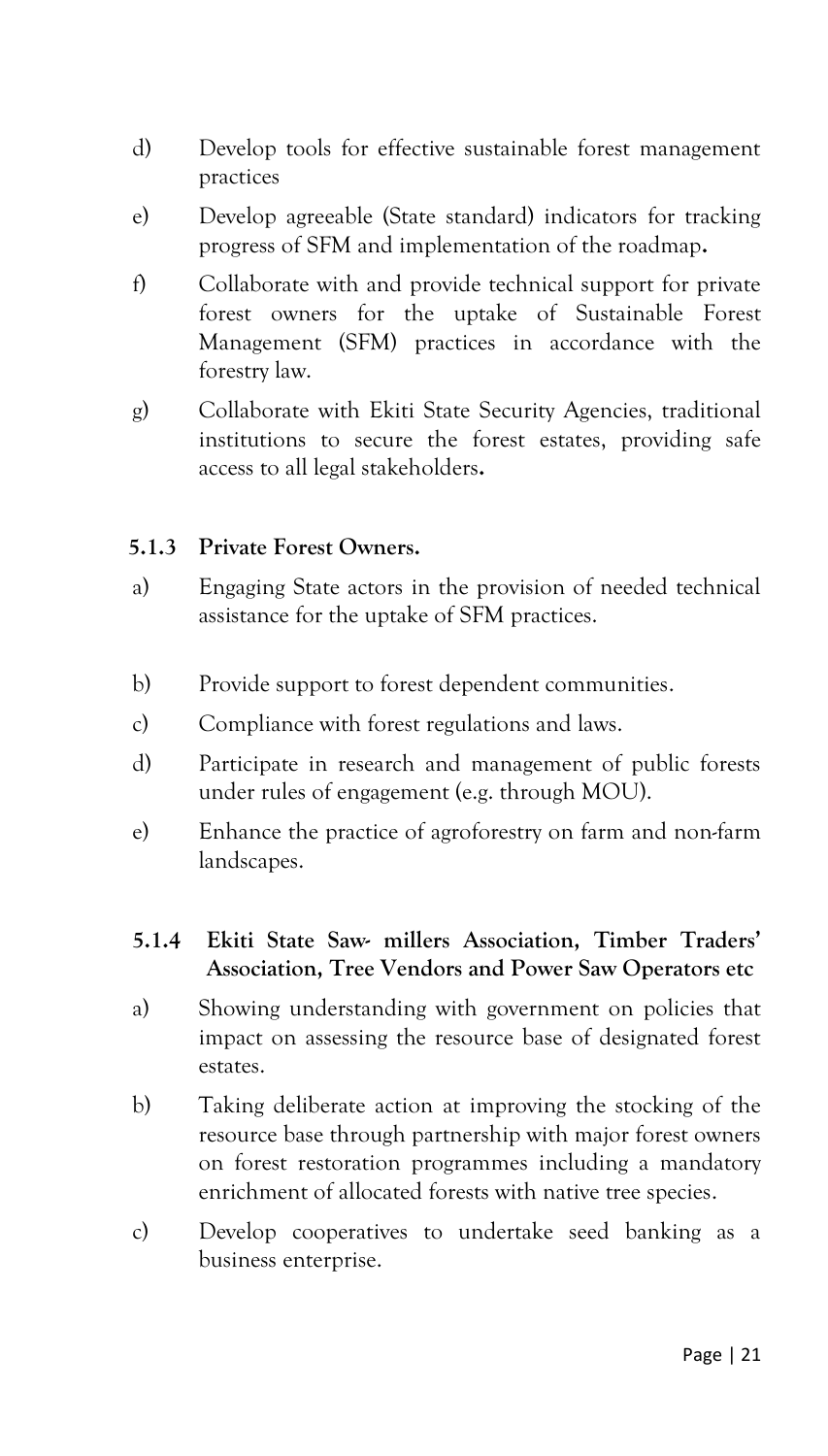- d) Retraining of personnel in efficient wood conversion and by products utilisation.
- e) Strong commitment towards ensuring compliance with laws and regulations in particular; under girth cutting, flitching, illegal exploitation, threats to forest officials etc.

#### **5.1.5 Forest Based Research Institutions.**

a) Collaborate with Forestry Commission on need focused research;

- i) Development of SFM practices.
- ii) Development of standard indicators for assessing Sustainable Forest Management practices and tracking progress of the roadmap.

#### **Development Partners**

i) Contributing to ways and means of implementing section(s) or whole part of the roadmap.

#### **Stakeholders at National and International levels.**

- i). Domestication of international protocols and processes relating to the strategy for achieving the **"Ekiti forest we want".**
- ii). Transfer of relevant information/knowledge to the Forest Commission/ (State actors) including access to International Funding Agencies.

#### **5.1.8. Traditional Rulers and Local Community Associations**

- i) Initiating and support for creation of new protected forests.
- ii) Mobilising and sensitizing forest dependent community members on forest protection, socioeconomic access and benefit sharing.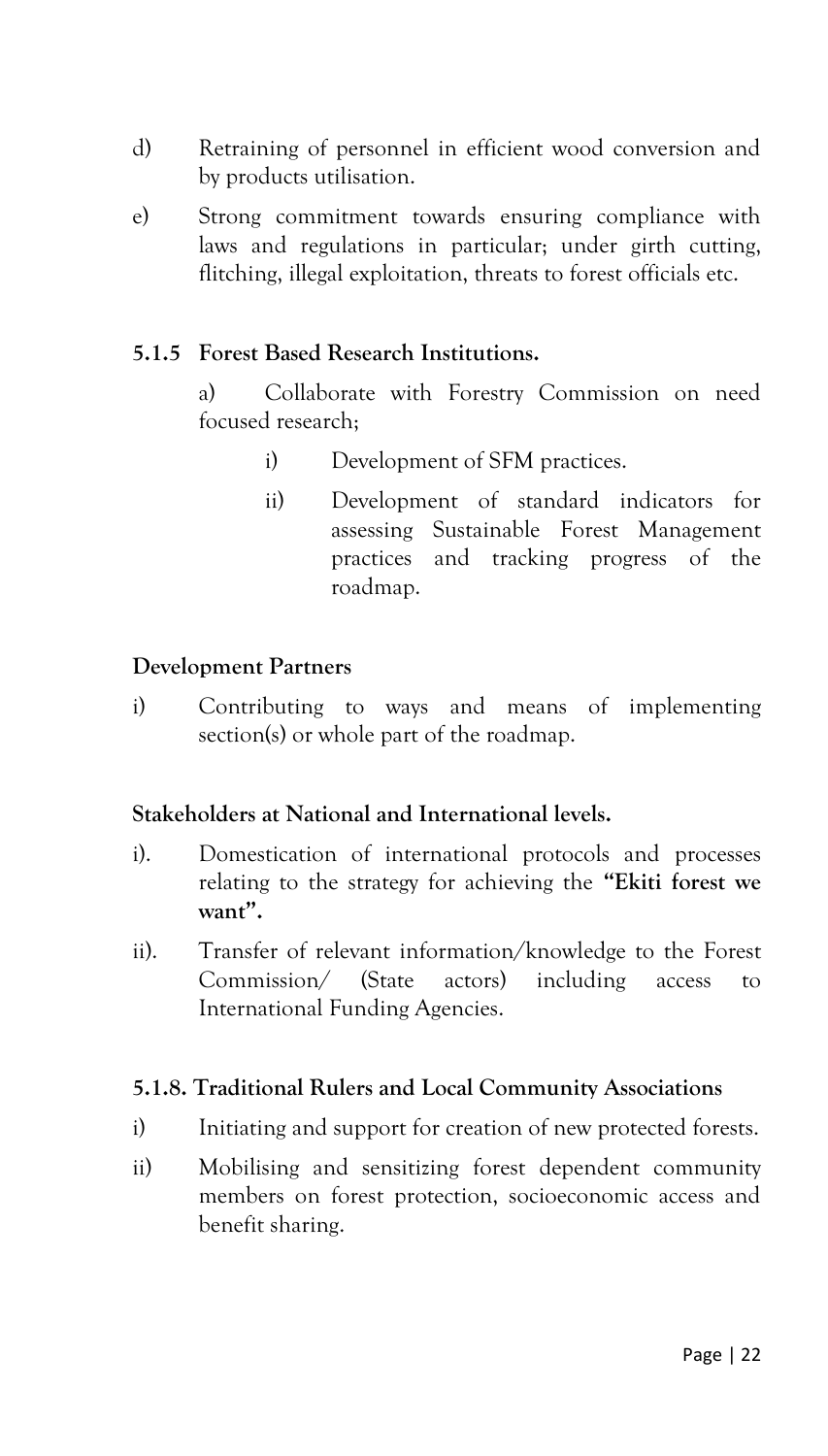## **5.2**. **Means of Implementation**.

Building on the Ekiti Development agenda 2018-2022 for sustainable development and the Ekiti State Forestry Law, 2016, this roadmap provides reference for Local, National, International cooperation and Donor participation as part of the means of implementation of programmes and activities of the Forestry Commission including capacity building on forests. Budgetary allocations from government should be timely and adequate to address specific item(s).

It is clear that no single solution or source could finance Sustainable Forest Management, therefore, **a combination of sources and means** is recommended. The mobilisation of and effective use of resources (domestic and foreign), partnership, leadership and Political Will of major forest owners are key to achievement of Sustainable Forest Management and the roadmap.

# **6**. **REVIEW OF THE ROADMAP**

Provisions for mid-term assessment by 2026/7 of:

- a) The arrangement and the provisions of the roadmap with regard to legality of its binding force (derived by implications of Section 6 sub-sections 2(a) of the new Forestry Law), the strengthening of the current provisions and the effectiveness of the financial options for Sustainable Forest Management (SFM).
- b) Progress in the implementation of the roadmap based on agreed State standard indicators relevant to the Ekiti forest and Sustainable Development Goals (SDGs).

## **7. COMMUNICATION STRATEGY**

The Roadmap, in itself is a tool for communicating the Stakeholders' desire for improved forest conditions and services and the means to achieve such desires; nevertheless, **a communication strategy is still needed to create and raise awareness within and outside the forest sector of the vital contribution of forests and trees outside forests to life and people of Ekiti State.**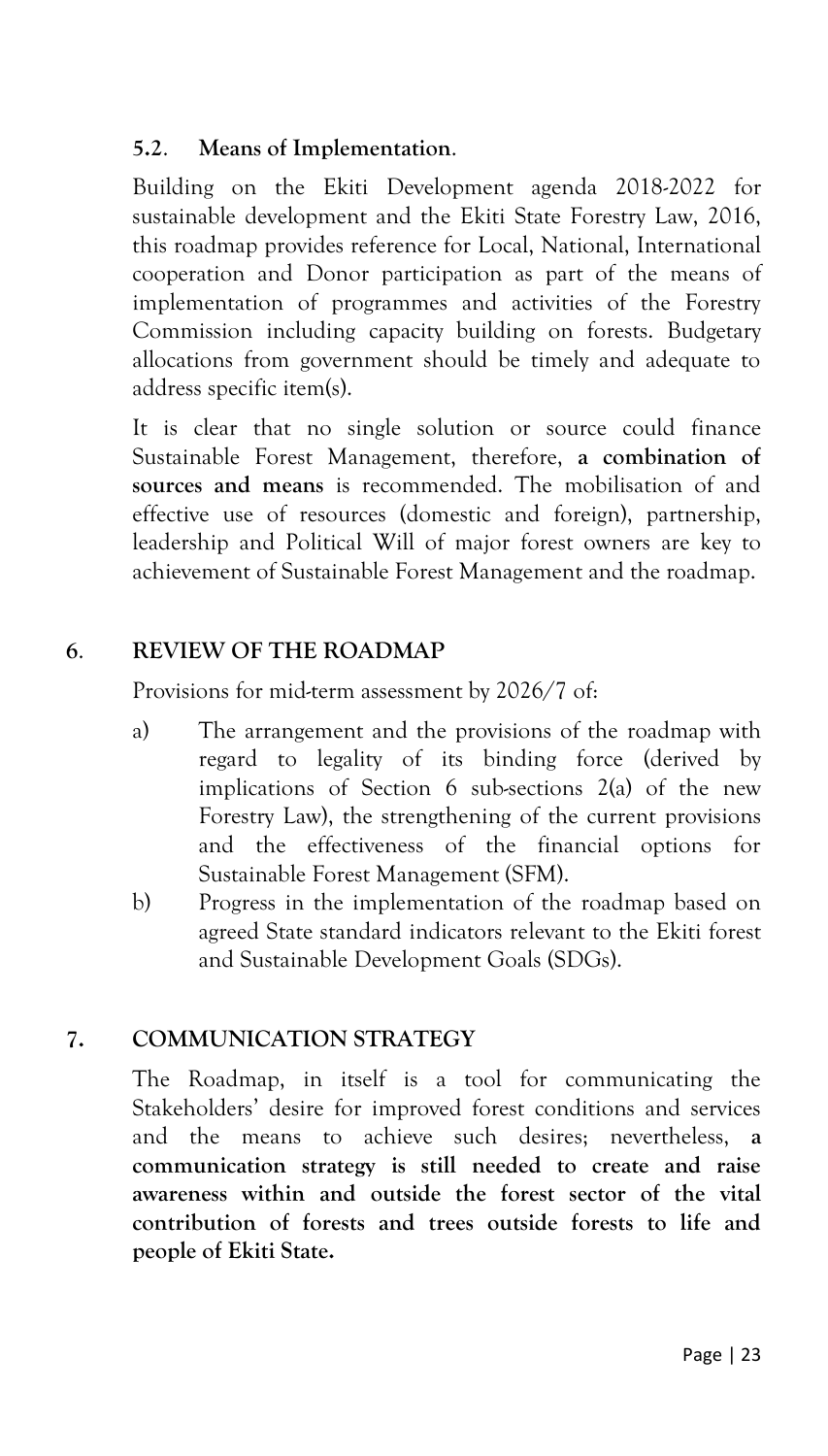The strategy should identify among others, target audience, key messages, methods, activities with success in implementation of the roadmap. **The International Day of Forest, 21 March should be celebrated to create awareness on forest and its contributions to humankind**.

# **8. APPENDICES.**

#### **a. LIST OF RESOURCES AND INPUTS**

- The International Timber Trade Organisation (ITTO) 1978: "Sustainable Forest Management."
- United State Department of Agriculture (2011) Agroforestry Strategic Framework, Fiscal Year 2011-2016
- Oliver Owen (2012): Ekiti State Forestry Sector Review and Strategic Analysis.
- Sustainable Development Goals: 2015-2030.
- Ekiti State Forestry Law, 2016.
- Fameso, T. F. (2017). Background Forestry Sector Situation Analysis on Sustainable Forest Management and Climate change effects in Nigeria. - Document prepared for DESA/ UNFFS, New York, USA.
- United Nations Strategic Plan on Forests (**UNSPF**): 2017- 2030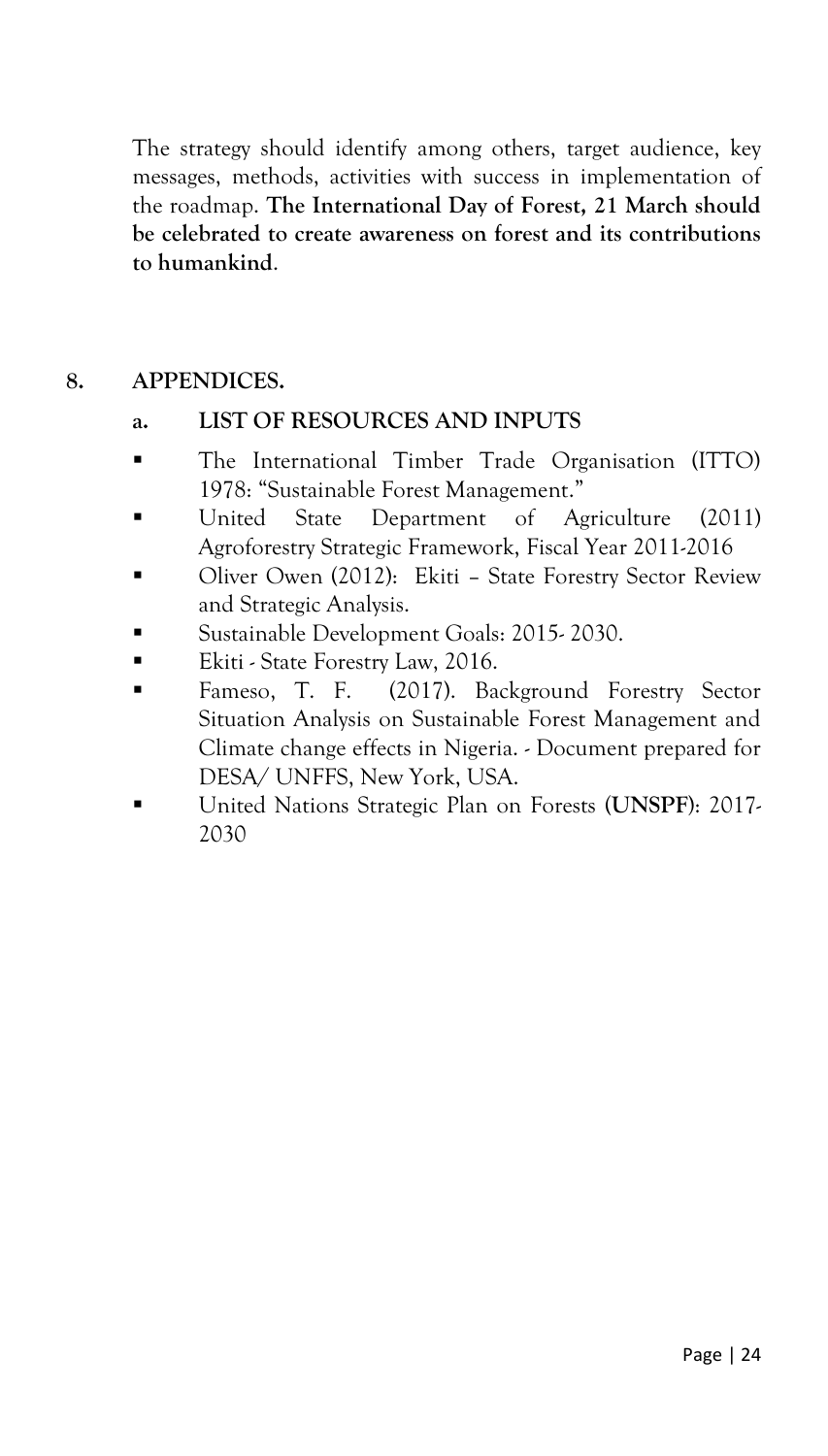#### **b). LIST OF TABLES**

# 1. **MANPOWER STRUCTURE OF EKITI STATE FORESTRY COMMISSION**

|              | Nomenclature/cadre         | No in                    | Remarks*                 |
|--------------|----------------------------|--------------------------|--------------------------|
|              |                            | position                 |                          |
| $\mathbf{1}$ | <b>Executive Secretary</b> | 1                        | Professional.            |
|              |                            |                          | Appropriate              |
| 2.           | Admin and Supplies         | $\overline{\mathcal{U}}$ |                          |
| 3.           | Finance & Account          | 13                       |                          |
| 4.           | Support staff              | 2                        | For revenue collection   |
| 3.           | Forestry Professional:     | 20                       | Inadequate for           |
|              | GL $16$ $\frac{16}{2}$     |                          | administrative &         |
|              | GL 14-15 --------2         |                          | repositioning for varied |
|              | $GL$ 08 $-13$ $-16$        |                          | skill in GIS (mapping &  |
|              |                            |                          | inventory), Forest       |
|              |                            |                          | management planning      |
| 4.           | Forest Technicians         | 6                        | Very inadequate for      |
|              |                            |                          | sivilcultural and forest |
|              |                            |                          | restoration envisaged in |
|              |                            |                          | the roadmap              |
| 5.           | Sub-Technicians<br>Forest  | 86                       | Ill-equipped for         |
|              | (Uniformed field Staff)    |                          | protection &             |
|              |                            |                          | enforcement of forest    |
|              |                            |                          | laws / regulations.      |
|              |                            |                          | Require also attitudinal |
|              |                            |                          | change                   |
| 6.           | Senior Boundary Men        | $\overline{2}$           | Inadequate and ill-      |
|              |                            |                          | equipped for boundary    |
|              |                            |                          | surveillance             |

Source: Ekiti State Forestry Commission Records

**\*Remarks are consultant's view point**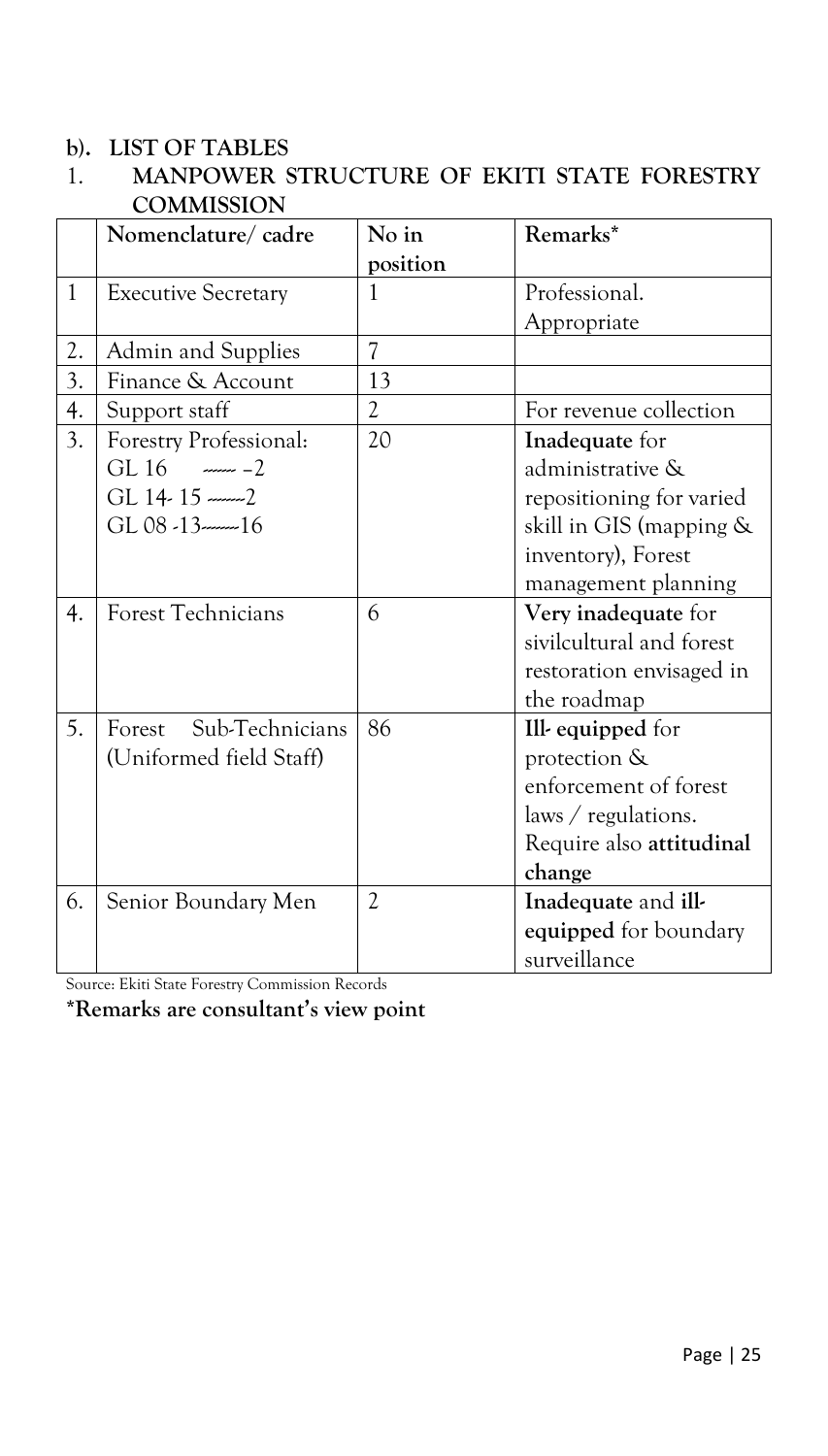# **2. Ekiti State Forest reserves and status**

|                | LGA                    | <b>Forest Reserve</b> | Area(ha) of<br><b>High Forest</b> | Area<br>(ha) of<br>Savana<br>h | Total<br>Size (ha) | Remarks/<br><b>Status</b>                                                                                                               |
|----------------|------------------------|-----------------------|-----------------------------------|--------------------------------|--------------------|-----------------------------------------------------------------------------------------------------------------------------------------|
| $\mathbf{1}$   | Ado                    | Ogbese                | 6,732                             | 520                            | 7,252              | Exploited &<br>degraded-no<br>managemen<br>t plan                                                                                       |
| $\overline{2}$ | Gbonyi<br>n            | Egbe                  | 647                               | 275                            | 922                | Exploited &<br>converted to<br>Gmelina /<br>Teak<br>plantation -<br>largely<br>unmanaged                                                |
| $\mathfrak{Z}$ | Ekiti<br>East          | Eda i & ii            | 518                               | 388                            | 906                | Eda 11<br>exploited &<br>recouping.<br>Eda1<br>exploited &<br>converted to<br>Gmelina/<br>Teak<br>plantation. -<br>largely<br>unmanaged |
| $\overline{4}$ | Ekiti<br>South<br>west | Ogotun<br>group       | 1,036                             | 533                            | 1,569              | Exploited<br>and<br>degraded<br>despite<br>difficult<br>terrain.                                                                        |
| 5              | Ekiti<br>West          | Aramoko               | 1,966                             | nil                            | 1,966              | Exploited &<br>converted to<br>Gmelina<br>/Teak<br>plantation-<br>largely<br>unmanaged                                                  |
| 6              | Ikere                  | Ikere                 | 958                               | 461                            | 1,419              | Exploited &                                                                                                                             |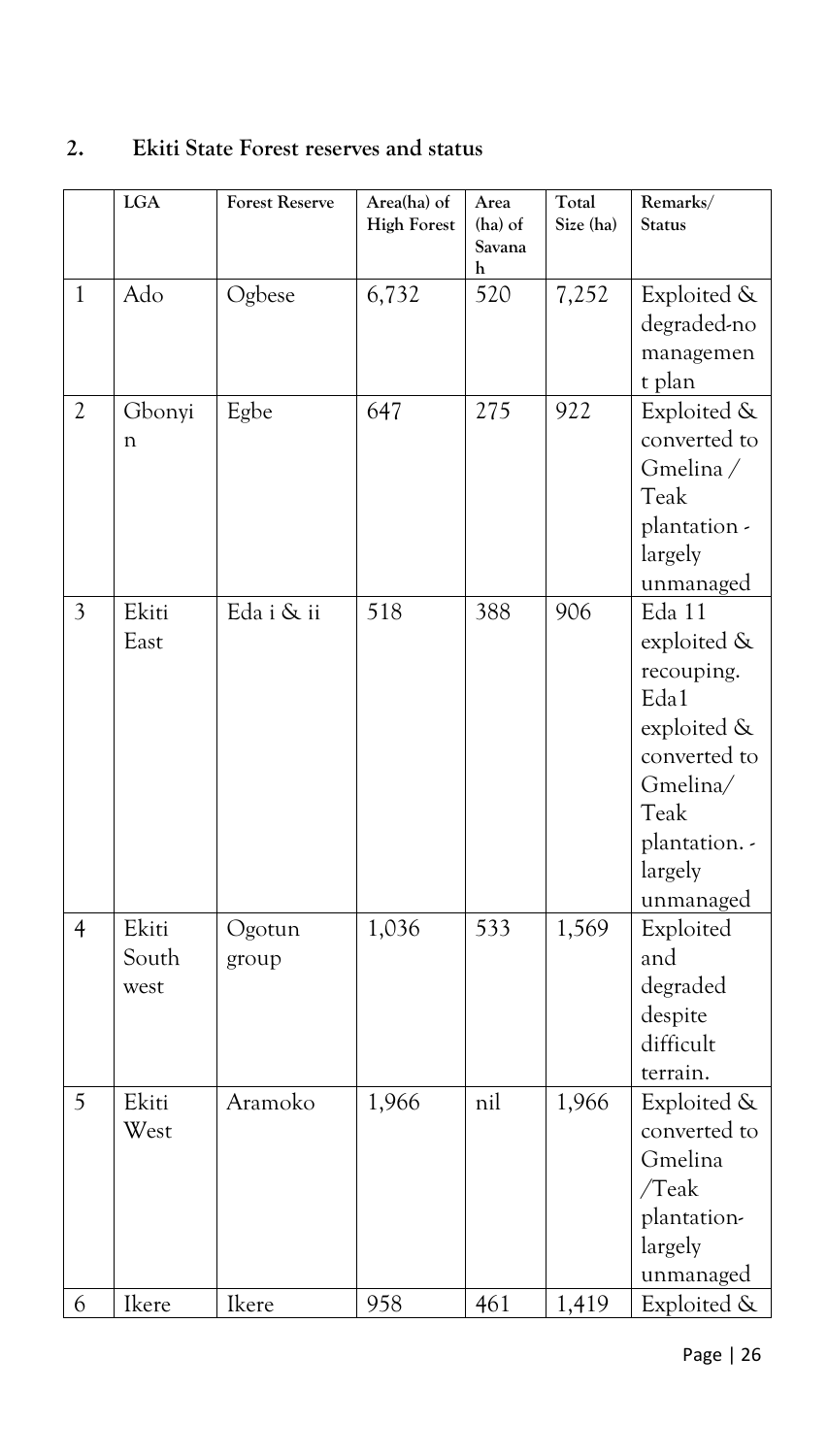|                          |              |                 |              |            |               | converted to<br>Gmelina &<br>Teak<br>plantation-<br>largely<br>unmanaged                                               |
|--------------------------|--------------|-----------------|--------------|------------|---------------|------------------------------------------------------------------------------------------------------------------------|
| $\overline{\mathcal{U}}$ | Emure        | Little Ose      | 1,367        | 1295       | 2,662         | Exploited,<br>degraded<br>$&. > 40\%$<br>converted to<br>Gmelina/<br>Teak<br>plantations-<br>largely<br>unmanaged      |
| 8                        | Emure        | Eporo           | 1,036        | 3,626      | 4,662         | Exploited<br>derived<br>Savannah ><br>30%<br>converted to<br>Gmelina/<br>Teak<br>plantations<br>- largely<br>unmanaged |
| 9                        | Ise-<br>Orun | Ise             | 5,556        | 126        | 5,677         | Exploited &<br>degraded.                                                                                               |
| 10                       | Oye          | Ishan/Ayed<br>e | nil          | 2,585      | 2,585         | Over<br>exploited<br>and<br>degraded.                                                                                  |
|                          | Total        |                 | 19,816h<br>a | 9809<br>ha | 29,62<br>5 ha |                                                                                                                        |

Source: Ekiti State Forestry Commission Records.

# **3. Indicative Exploitation and Revenue Generation from 1997- 2019**

| Year | No of (Indigenous) Tree         | Log Volume               | Revenue       |
|------|---------------------------------|--------------------------|---------------|
|      | <b>Stump Felled by Location</b> | $(m^{3})$                | Generated (#) |
| 1997 | $19,193$ (FA)<br>954(FR)        | 76,628.39<br>3,821.62-FR | 25,356,931    |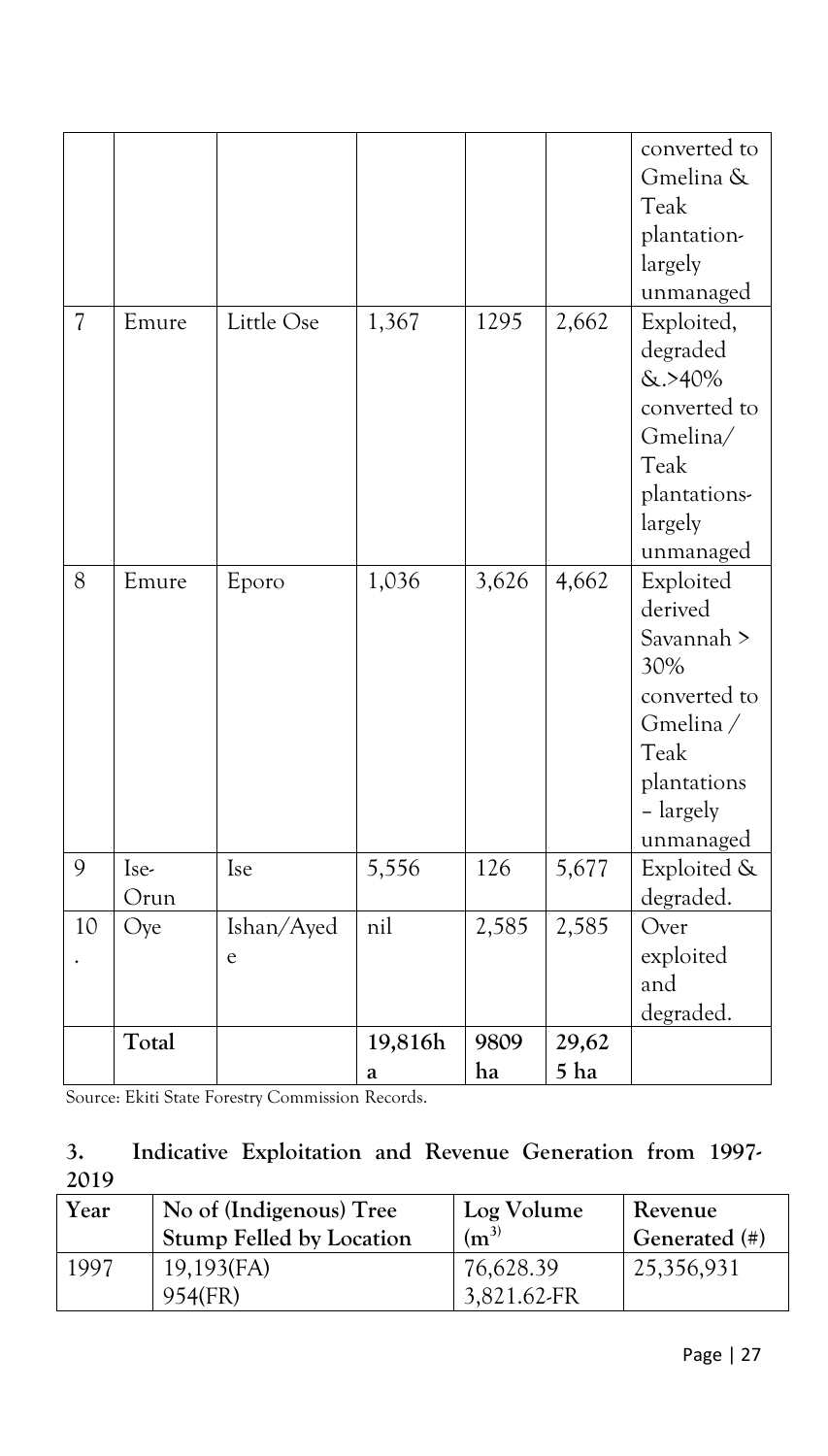| 1998         | 17,493        | 78,451.76     | 18,146,677    |
|--------------|---------------|---------------|---------------|
|              | 988-FR        | 3,052.00      |               |
| 1999         | 18,765-FA NIL | 80,488.66     | 24,300,486    |
| 2000         | 17,267        | 94,319.73     | 29,436,386    |
|              | 1,425-FR      | 5,561.94 - FR |               |
| 2001         | 18057         | 71,620.02     | 25,557,026    |
|              | 1,331-FR      | 7,128.22      |               |
| 2002         | 15,939        | 60,972.2      | 34,497,775    |
|              | <b>NIL</b>    |               |               |
| 2003         | 17,295        | 69,603.6      | 39,834,075    |
|              | Nil           |               |               |
| 2004         | 17,449        | 81,955        | 44,629,430    |
|              | 534           | 1453.05       |               |
| 2005         | 17,991        | 80,571.51     | 42,787,075    |
|              | 1,742         | 5073.38-FR    |               |
| 2006         | 18,231        | 75,687.15     | 43,968,495    |
|              | 388           | 1335.93-FR    |               |
| 2007         | 16,747        | 75,307.75     | 48,400,380    |
| 2008         | 24,761        | 88,642.4      | 60,339,845    |
| 2009         | 10,555        | 37,162.25     | 49, 422, 533  |
| 2010         | 16,668        | 45,913.08     | 72,109,800    |
| 2011         | 19,611        | 53,020.29     | 61,577,800    |
| 2012         | 19,102        |               | 53,707,045    |
| 2013         | 24,274        |               | 70,997,425    |
| 2014         | 18294         | 70,044.58     | 99,655,945    |
| 2015         | 13,207        | 49,764.09     | 69,695945     |
| 2016         | 12,010        | 56,212        | 97,592,292    |
| 2017         | 13,180        | 41,067.23     | 65740,110     |
| 2018         | 9536          | 23,045.59     | 37,887,100    |
| 2019         | 9083          | 28,196.84     | 52,343050     |
| <b>TOTAL</b> | 392,770       | 1,366,100.26  | 1,167,983,586 |

Note: FA - FREE AREA

FR ---- FOREST RESERVES

**Source: Ekiti State Forestry Commission Records**

# **2. Investments in Regeneration of Public Forests (1997- 2010)**.

| Year | Project Title/            | Amount #   Forest Reserve   Achievement |                 |
|------|---------------------------|-----------------------------------------|-----------------|
|      | Funding                   | Location                                |                 |
| 1997 | Forestry Trust   Unstated | Ogbese                                  | 100<br>hectares |
|      | Fund (FTF)                |                                         | (ha)            |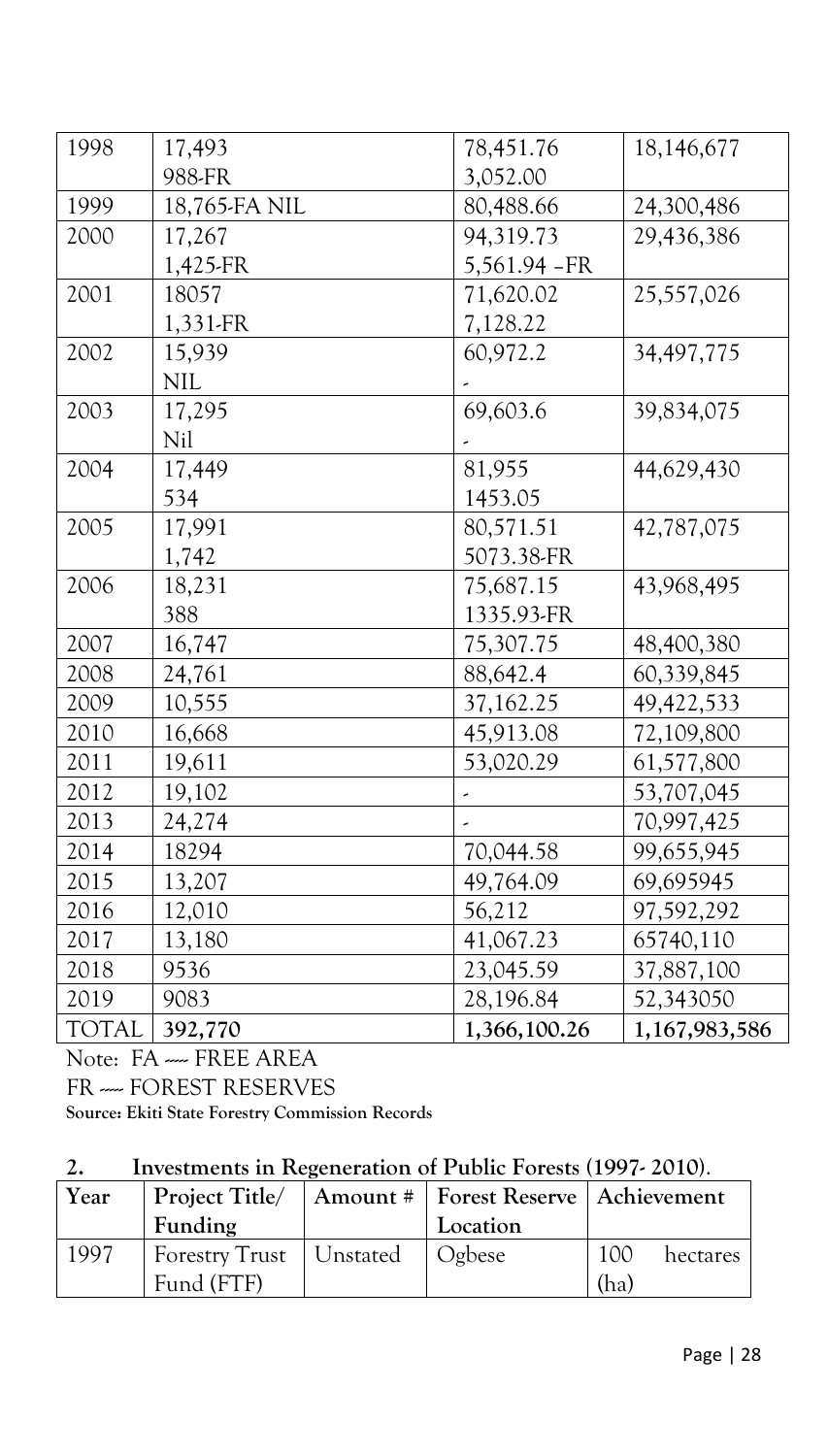| 1998 | <b>Forestry Trust</b>             | Unstated | Ogbese, Ikere, |                |
|------|-----------------------------------|----------|----------------|----------------|
|      | Fund (FTF)                        |          | &Aramoko       | 130 ha         |
| 1999 | Unstated<br><b>Forestry Trust</b> |          | Ogbese, Egbe   |                |
|      | Fund (FTF)/                       |          |                | 50ha           |
|      | <b>FGN Rural</b>                  |          |                |                |
|      | Forest Project.                   |          |                |                |
| 2000 | <b>Forestry Trust</b>             | Unstated | Aramoko,       | 70ha           |
|      | Fund (FTF)                        |          | Ikere          |                |
| 2001 | <b>Forestry Trust</b>             | Unstated | Ogbese, Ikere, |                |
|      | Fund (FTF)                        |          | Egbe, Aramoko  | 185ha          |
|      | Timber                            |          |                |                |
|      | Development                       |          |                |                |
|      | Levy                              |          |                |                |
|      | Agroforestry                      |          |                |                |
|      | practices                         |          |                |                |
| 2002 | <b>Forestry Trust</b>             | Unstated | Ogbese         | 70ha           |
|      | Fund (FTF)                        |          |                |                |
| 2003 | <b>Forestry Trust</b>             | Unstated | Ikere          | 50ha           |
|      | Fund (FTF)                        |          |                |                |
| 2004 | Woodlot                           | Unstated | Ogbese         |                |
|      | establishment                     |          |                | 70ha           |
|      | State/Local                       |          |                |                |
|      | Government                        |          |                |                |
|      | Fund                              |          |                |                |
| 2005 | Woodlot<br>Unstated               |          | Nil            | nil            |
|      | establishment                     |          |                |                |
|      | <b>Forestry Trust</b>             |          |                |                |
|      | Fund (FTF)                        |          |                |                |
| 2006 | Federal                           | Unstated | Ogbese         | 88.6ha         |
|      | Government                        |          |                |                |
|      | Assisted                          |          |                |                |
|      | Project                           |          |                |                |
| 2007 | State                             | Unstated | Ogbese, Egbe,  | 100ha          |
|      | Government                        |          | Aramoko&       |                |
|      | Funded                            |          | Ikere          |                |
| 2008 | <b>NIL</b>                        | Unstated |                | Nil            |
| 2009 | Federal Govt.                     | Unstated | Egbe           | 545ha          |
|      | Assisted                          |          |                |                |
|      | Project                           |          |                |                |
| 2010 | State Govt.                       | Unstated | Ogbese         | 192ha (not     |
|      | Fund                              |          |                | successful due |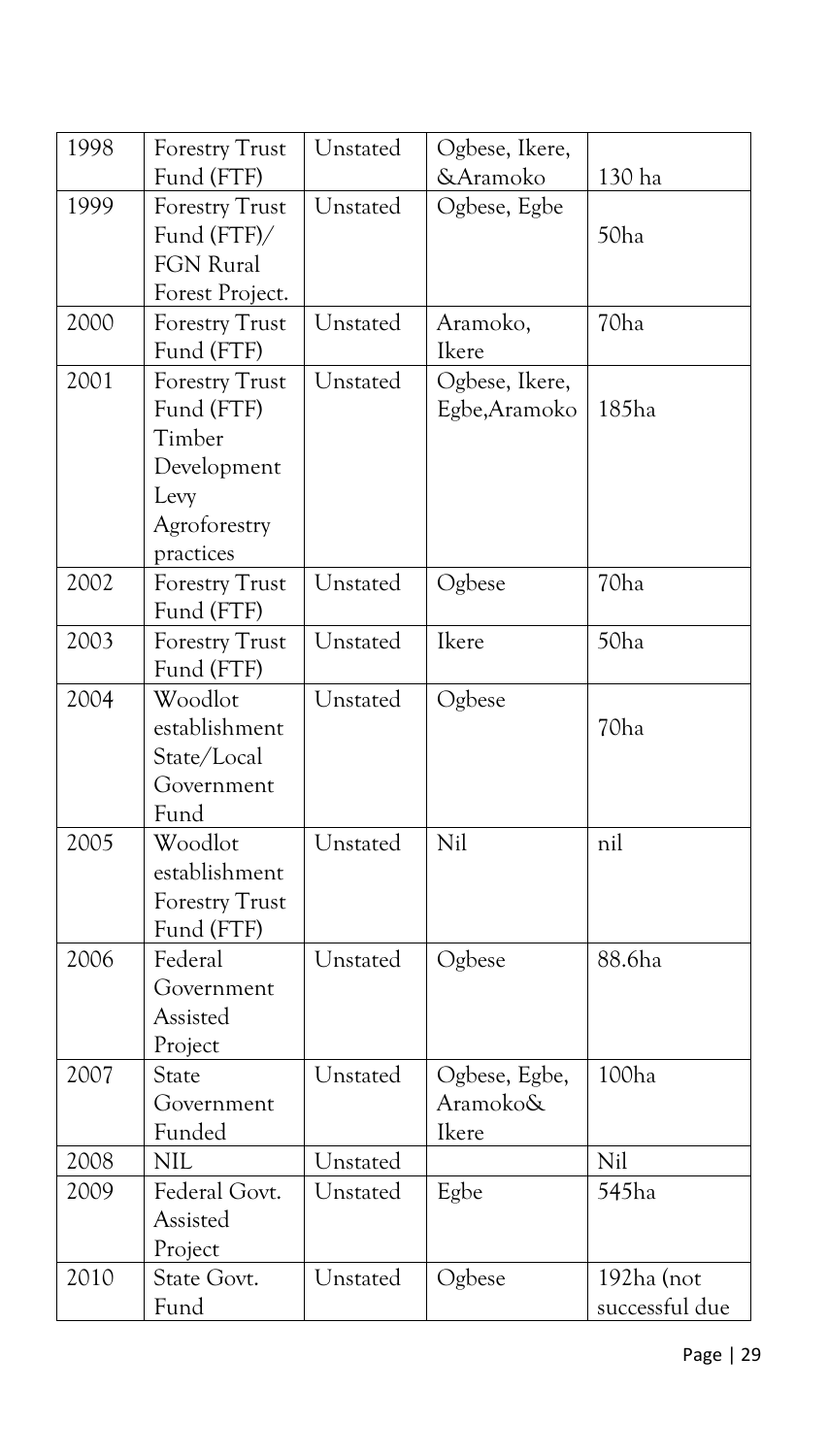|         |               |           |                | to lack of    |
|---------|---------------|-----------|----------------|---------------|
|         |               |           |                | maintenance.) |
| $2011-$ | No record of  | nil       | Nil            | Nil           |
| 2015    | any operation |           |                |               |
| 2016    | Forest        | 11.6m     | Ogbese, Ikere, | 100,000       |
|         | Regeneration  |           | Ishan-Ayede,   | seedlings.    |
|         |               |           | Aramoko        |               |
| $2017-$ | <b>NIL</b>    | No        | <b>NIL</b>     | <b>NIL</b>    |
| 2021    |               | budgetary |                |               |
|         |               | release   |                |               |

• Between 2006-2020: **#25,490,000** was paid for 192.5 hectares of plantation at Ogbese Forest Reserve. Source: Forestry Commission records.

# **5) Private Participation in Tree Planting in Ekiti- State**

| S/n                      | Location   | No of          | Area      | <b>Tree Species</b> | Year of                  |
|--------------------------|------------|----------------|-----------|---------------------|--------------------------|
|                          | (LG)       | Tree           | Planted*  | Planted             | Establishment            |
|                          |            | Growers        | (hectare) |                     |                          |
| $\mathbf{1}$             | Ekiti East | 20             | 171       | Gmelina/            | $\overline{\phantom{a}}$ |
|                          |            |                |           | Teak                |                          |
| $\mathfrak{2}$           | Ise        | 22             | 85,000    | Gmelina, Teak       | $\overline{\phantom{a}}$ |
|                          |            |                | Tree      | & Afara             |                          |
|                          |            |                | stands    |                     |                          |
|                          |            |                | (approx.  |                     |                          |
|                          |            |                | 40ha      |                     |                          |
| $\mathfrak{Z}$           | Oye        | 10             | 37        | Gmelina/            | 1997-2008                |
|                          |            |                |           | Teak                |                          |
| $\overline{4}$           | Moba       | 3              | 2.7       | Gmelina/            | $10-18$ years            |
|                          |            |                |           | Teak                |                          |
| 5                        | Gboyin     | 12             | 132       | Afara,              | 9-24 years               |
|                          |            |                |           | Teak, Gmelina,      |                          |
|                          |            |                |           | Idigbo, Ure,        |                          |
|                          |            |                |           | Oriro,              |                          |
|                          |            |                |           | Mansonia,           |                          |
|                          |            |                |           | Obeche              |                          |
| 6                        | Ekiti      | 16             | 98        | Teak/               | 8-25                     |
|                          | West       |                |           | Gmelina             |                          |
| $\overline{\mathcal{U}}$ | Efon       | $\overline{3}$ | 56        | Teak/               | $8-17$                   |
|                          |            |                |           | Gmelina             |                          |
| 8                        | Emure      | 27             | 103       | Teak/               | $5-15$                   |
|                          |            |                |           | Gmelina,            |                          |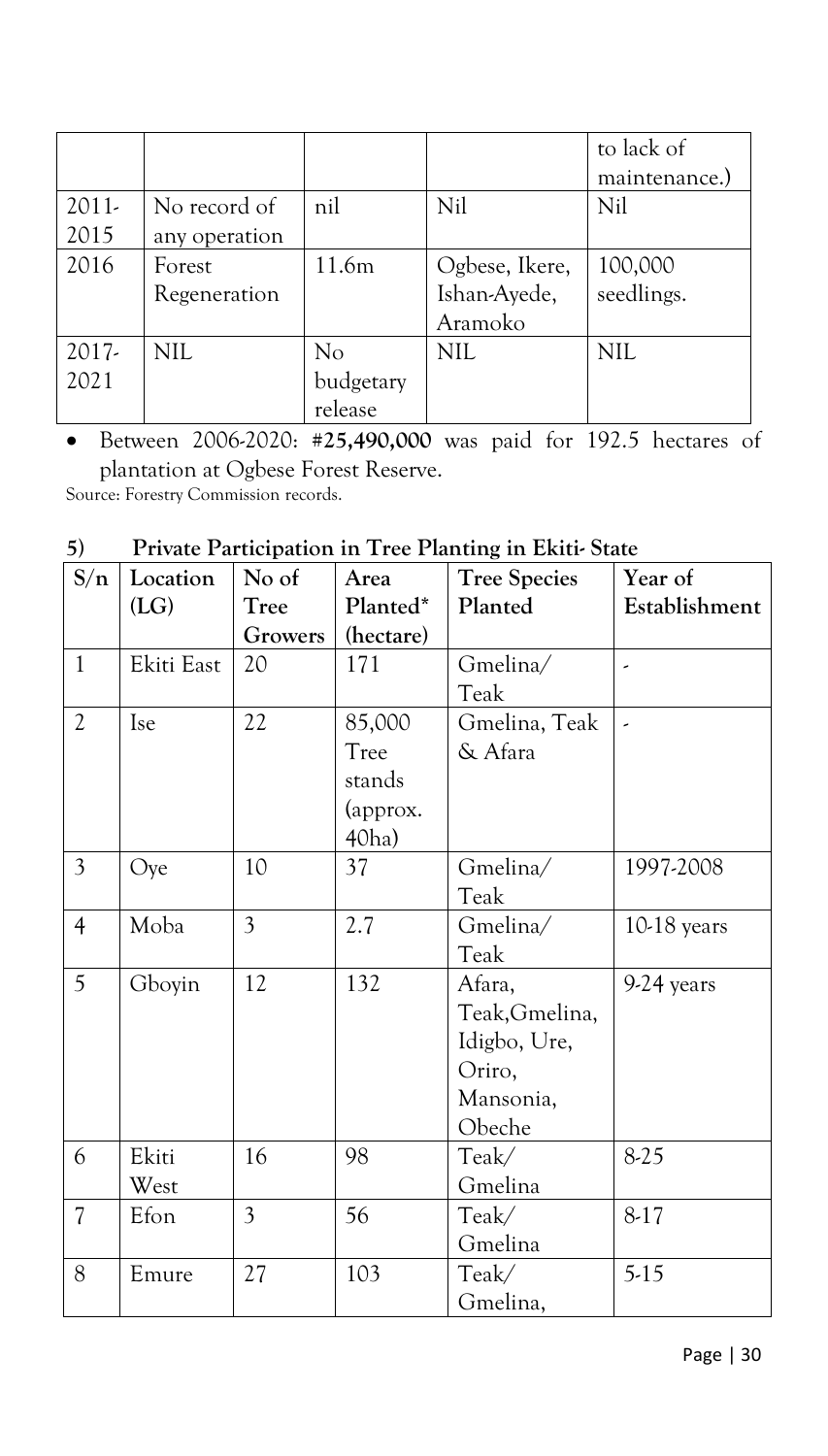|    |           |    |          | Afara        |        |
|----|-----------|----|----------|--------------|--------|
| 9  | Ilejemeje | 12 | 54       | Teak/        | $7-20$ |
|    |           |    |          | Gmelina,     |        |
|    |           |    |          | Afara        |        |
| 10 | Ido       | 5  | 51       | Mansonia,    | 10-17  |
|    |           |    |          | Teak, Afara  |        |
| 11 | Ijero     | 8  | 32       | Mansonia,    |        |
|    |           |    |          | Teak, Afara, | $4-15$ |
|    |           |    |          | Gmelina.     |        |
| 12 | Irepodun  | 12 | 88       | Teak         | $3-22$ |
|    | /Ifelodun |    |          |              |        |
| 13 | Ado       | 15 | 83       | Teak/        | $5-18$ |
|    |           |    |          | Gmelina,     |        |
|    |           |    |          | Afara        |        |
| 14 | Ikere     | 6  | 47       | Teak/        | 10-20  |
|    |           |    |          | Gmelina      |        |
|    | Total     |    | 994.7 ha |              |        |

• 994.7 ha of planted Trees on Agroforestry landscape, approximately 3.35% of the State Forest Reserves.

**Source: Forestry commission Records, 2021**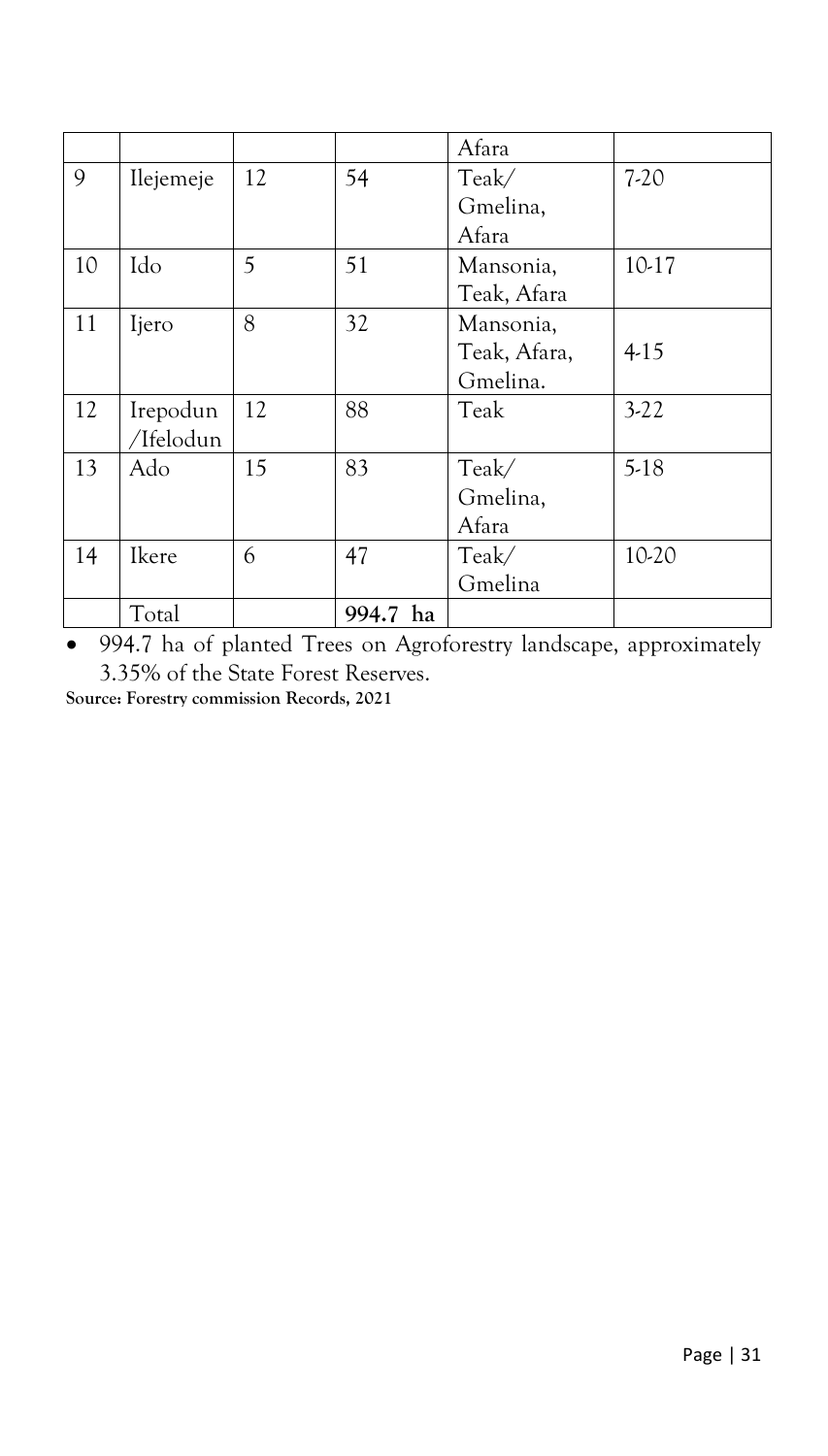| S/n            | Location by LGA   | No of          | <b>Status</b>              |
|----------------|-------------------|----------------|----------------------------|
|                |                   | Sawmills       |                            |
| $\mathbf{1}$   | Ado               | 27             | 13 mills not functioning   |
| $\overline{2}$ | Irepodun/Ifelodun | 12             | 1 mill not functioning     |
| 3              | Ekiti West        | 01             | 1 mill not functioning     |
| $\overline{4}$ | Efon              | Nil            | Nil                        |
| 5              | Ikere             | 23             | 6 mills not functioning    |
| 6              | <b>Ise</b>        | 35             | 16 mills not functioning   |
|                | Emure             | 13             | 6 mills not functioning    |
| 8              | Ekiti South West  | 17             | 10 mills not functioning   |
| 9              | Ikole             | 27             | 13 mills not functioning   |
| 10             | Gbonyin           | 38             | 12 mills not functioning   |
| 11             | Ekiti East        | 31             | 16 mills not functioning   |
| 12             | Oye               | 22             | 8 mills not functioning    |
| 13             | Ido/Osi           | 11             | 4 mills not functioning    |
| 14             | Ijero             | $\overline{4}$ | 4 mills not functioning/   |
|                |                   |                | operational                |
| 15             | Ilejemeje         | 6              | 5 mills not functioning    |
|                | Total             | 268            | 115 Mills not operational* |

**6. Sawmill Distribution and Status in Ekiti State**

\*42.9% of the Saw mills are not operational for reasons of scarcity of timber resources, cost of electricity, obsolete equipment, **Source: Forestry Commission Records, 2021** 

# **C) Summary of Stakeholders workshops/Town Hall meetings.**

# **1) Wood cutters, Timber Contractors & Saw millers Associations.**

#### **Town hall meeting held at Ilera-loro Hall, Sec. Ado-Ekiti. 1st March, 2021**

The three (3) Associations identified the following as reasons for the unsatisfactory status of the forest base in Ekiti –State.

- i). Weak enforcement of Forest Laws and Regulations.
- ii). Failures to arrest and prosecute wood Flitchers (on the site/farm processing of wood with power saw machine) operating day and night in the forest;
- iii) The impact of charcoal production activities within forest estates as it affects biodiversity and natural regeneration of wild flora;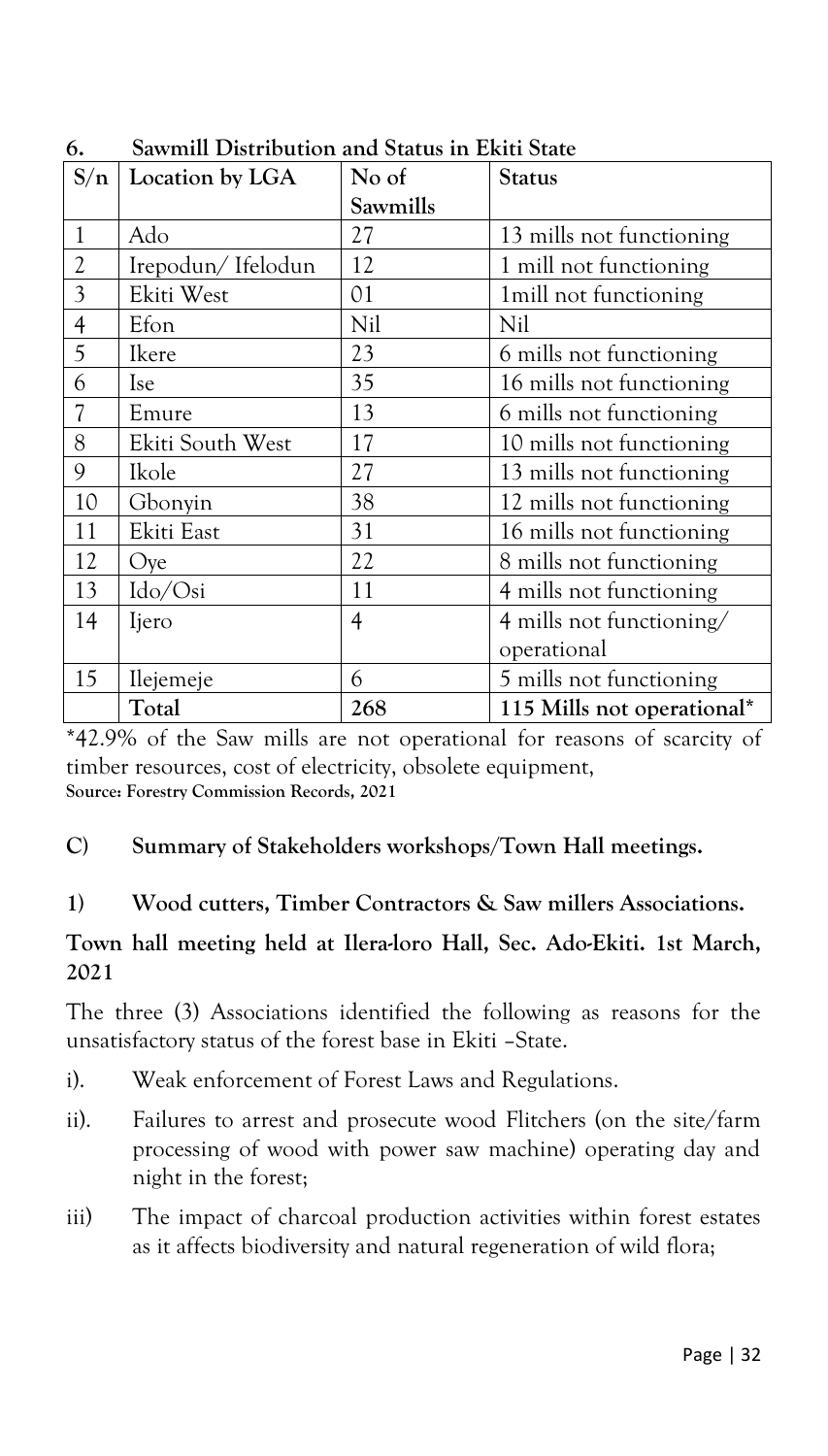- iv). Illegal use of forest lands by Indian Hemp (Marijuana) planters whose activities are not only inimical to the health of Nigerians but also affect the development of forest tree seedlings on forest floor, the saplings and natural regeneration process;
- v). Encroachment and illegal use of forest lands for food and cash crops such as cocoa by forest boundary farmers.

#### **Recommendations**

- A complete ban on wood exploitation in government owned forests over the period of the Road map to allow for massive reforestation effort by all stakeholders.
- **EXECUTE:** Micro-credit support for replacement of their obsolete equipment in other to improve efficiency in wood conversion and by implication forest conservation
- Wanted representation of the Timber associations on the board of the Forestry Commission for better inclusiveness in decision making and policy implementation.
- **Tree planting to be made compulsory for all Timber Trade** associations and a criterion among others for access to future forest allocation/ Forest Based Enterprise.
- Regular orientation on mode of operations to support (SFM) Sustainable Forest Management
- Volunteers within Association members should be co-opted for forest surveillances.
- **EXECUTE:** Activities of Forest Guards should be closely monitored as they permit a lot of illegal use of forest lands.
- **2. Forest Guards and Forest Officers Town hall meeting held at Ilera-loro Hall, Sec. Ado-Ekiti. 25th March, 2021.**

The groups identified the following as challenges and threats to forest management in Ekiti State:

- i) Very porous and generally unmanned forest boundaries.
- ii) Inappropriate timing of release of funds some policy implementation with regards to forest regeneration practices and procedure from seed collection to planting and subsequent maintenance if any.
- iii) Undue interference and influence of politicians in enforcement and prosecution of forest offenders.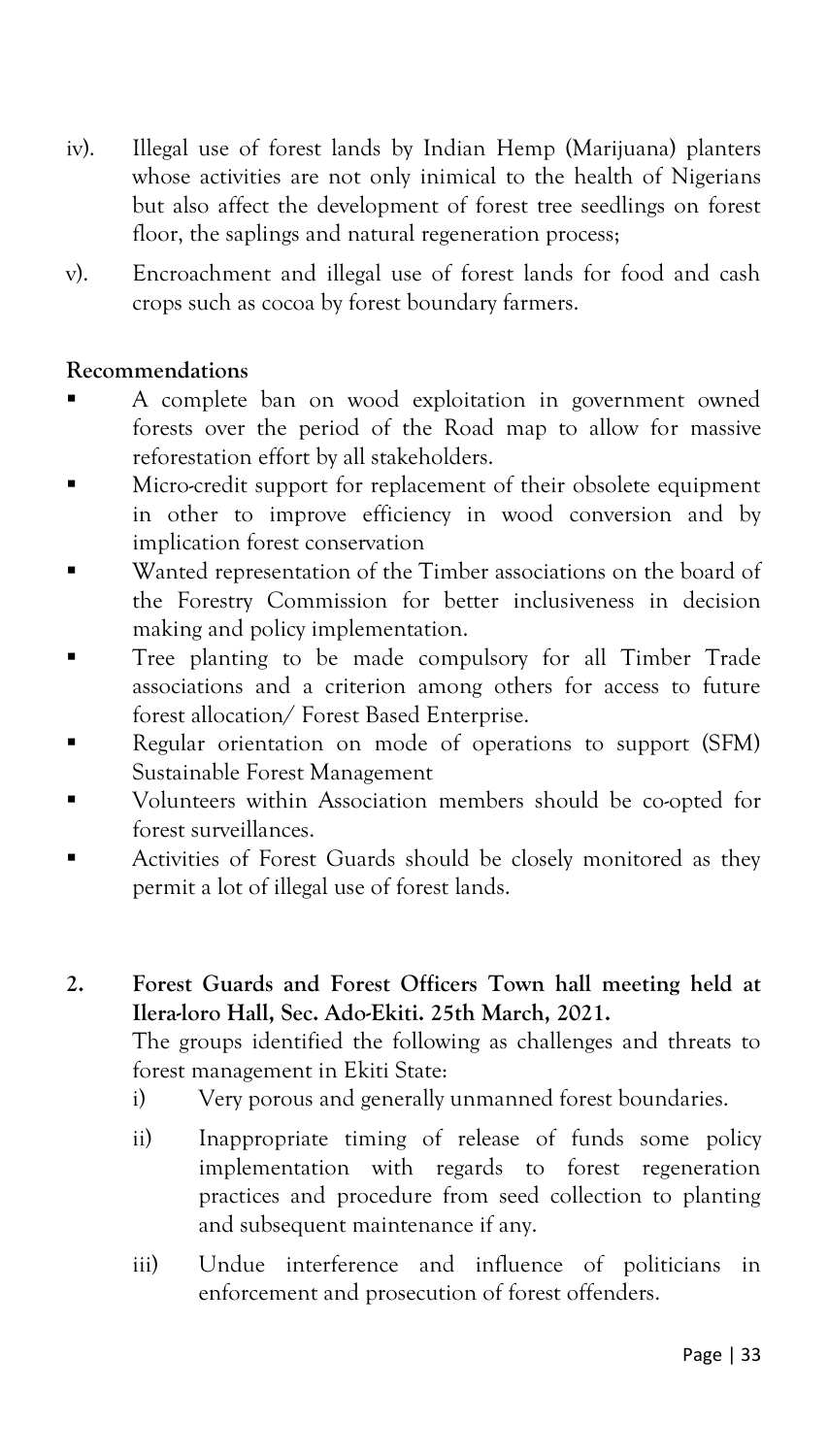- iv) Threat to life of officers and guards by forest offenders who carry very dangerous weapons and general insecurity of the forest estates due to influx of armed herdsmen, kidnappers into most forest reserves.
- v) Lack of reliable office accommodation at zonal / forest charge unit as most outstations are at the mercy of Saw millers, Timber contractors for office accommodation.
- vi) Practical absence of vehicular mobility to facilitate forest patrol and boundary surveillance.
- vii) Lack of adequate welfare and incentives such as hazard allowance for forest managers and guards just like their counterparts in the Agriculture and Health sectors of the civil service.

# **Recommendations:**

- 1. Improved capacity building in new and adaptable forest management technologies and re-orientation beyond revenue generation from forests across all stakeholders.
- 2. Aggressive reforestation and restoration programme with attention to both production forest and conservation of biodiversity.
- 3. Rehabilitation of forest camps to provide shelter to forest guards and transit workforce.
- 4. Re-training and equipping of forest guards for effective forest monitoring.
- 5. The general public and all stakeholders must be sensitized and mobilised in the implementation of the road map.
- 6. Government to improve on the procurement process for forest regeneration to ensuring the selection of technically qualified to grow our forests.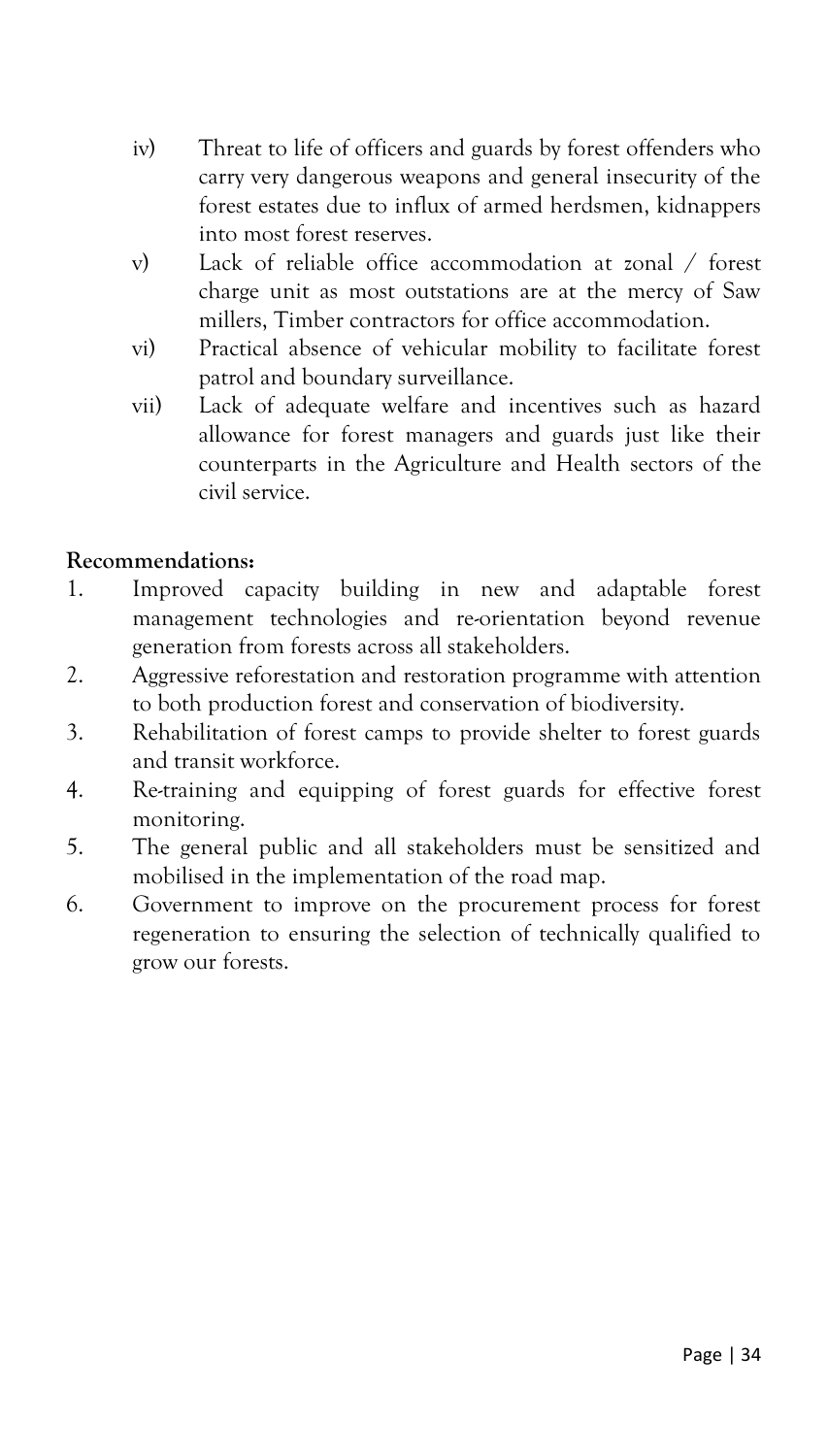**2. Recommendations of the Traditional, Religious and Youth Stakeholders at the Town Hall Meeting on Roadmap for sustainable forest management held on 4th May 2021@ Ilera Loro Hall, Ado-Ekiti**

#### **TRADITIONAL CHIEFS**

- i) Government should ensure that forest guards are adequate to monitor the forests.
- ii) The operators in the bush should be adequately monitored to stop the illegal depletion of our forests.
- iii) Government should sensitize people everywhere in the state on the need to preserve our forests.
- iv) Government should be ready to provide seed fund to private people, groups and organizations intending to partake in tree planting in the state.
- v) Government should ensure adequate security of both citizens and forest investors in order to preserve our forests vegetations.
- vi) Government should build synergy with traditional rulers in securing land for reforestation in collaboration with other stakeholders.

#### **CHRISTIAN ASSOCIATION OF NIGERIA (CAN)**

- i) There is need for more sensitization from the Government from time to time on proper forest management
- ii) Young people should be encouraged to study forestry in the tertiary institutions and at the end be employed in the relevant MDAs
- iii) There should be tough legal actions on illegal cutting of the trees in the forests
- iv) Government should endeavour to employ more forest guard in order to monitor the forests
- v) More enlightenment for people that own personal forest on how to maintain and police their forests
- vi) There should be financial empowerment to encourage those who are interested in tree planting.

#### **COUNCIL OF IMAM**

- i) Availability of right seedlings would go a long way in citizens contribution to reforestation in the state
- ii) The forest users should be encouraged on the dangers of cutting pre-matured trees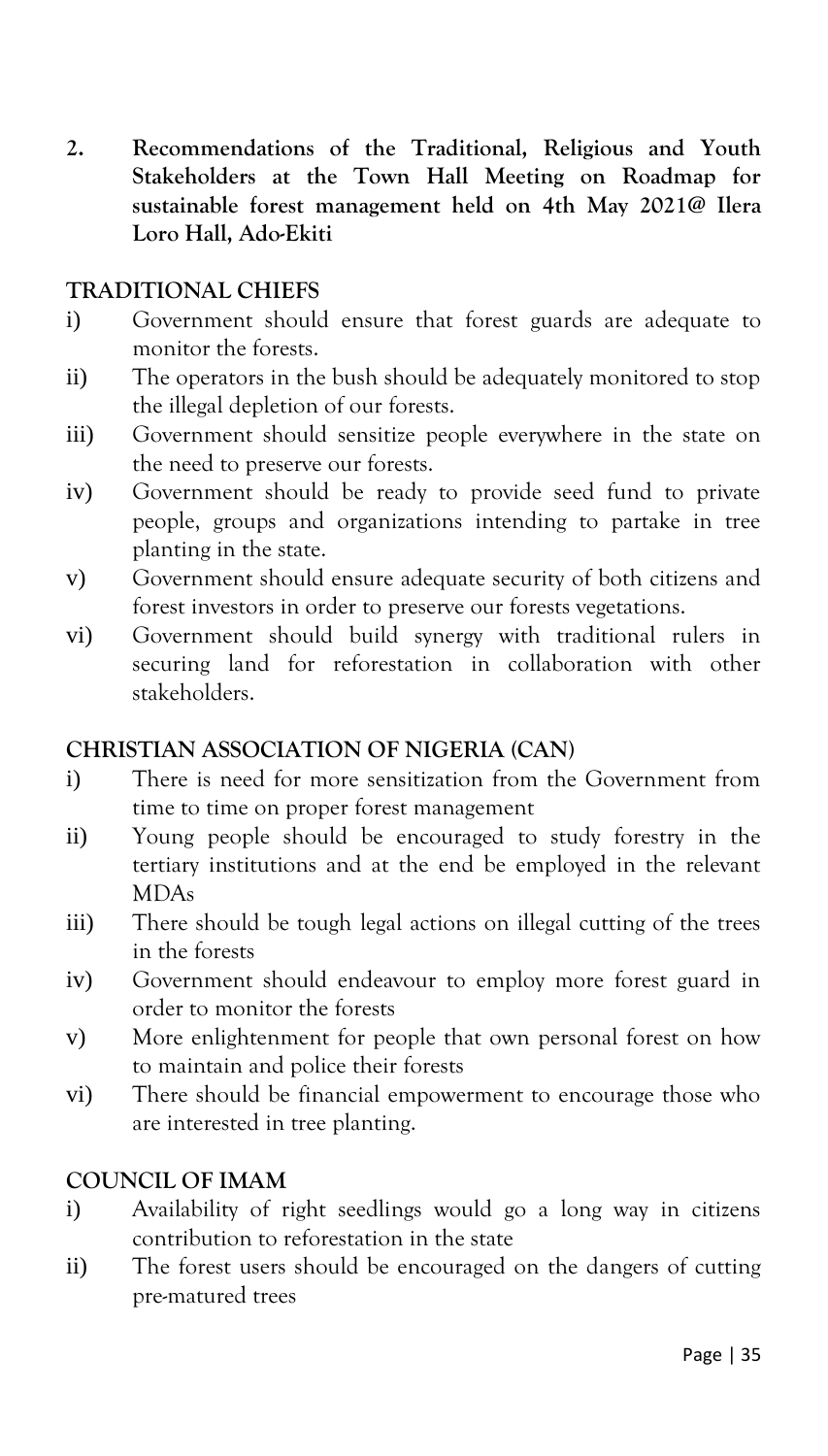- iii) Government should encourage individuals or families to plant not less than 5000 seedlings to serve as family monument
- iv) There should be constant capacity building for citizens on the right approaches to use in tree planting.

#### **WOMEN GROUP**

- i) There is need for soft loan to be made available for women who are commercial charcoal producers and/ firewood fetchers.
- ii) The Saw millers, Power Saw Operators and other major Stakeholders in forestry, should be more receptive of women because women too have a lot to contribute in other for us to have "the forest we want".

#### **YOUTH GROUP**

- i) The state government should be very thorough with forest monitoring.
- ii) There should be special agricultural zone for farmers planting rice and other crops.
- iii) Fines should be melted on individuals found violating forest regulations.
- iv) Young people should be encouraged to build career in forestry and forest management.
- **4. Key Issues Raised at the Stakeholders Engagement on the Policy Documents for Forest Resources Management in Ekiti State:**
	- a) Capacity building and incentives for private tree growers particularly on collection of native seeds and seedlings production for planting. A typical case was that of the Chairman of Saw Millers Association who got 40 seedlings of Obeche out of 1,500 seeds broadcast, due to poor understanding of the skill needed.
	- b) A review of the stumpage/tariffs to reflect appropriate price of Trees based on existing timber sizes and stand diameter; this they believed will address sharp practices among timber contractors and forest guards.
	- c) Government should address the critical issue of security in and out of the forest estates and involve more surveillance at community level.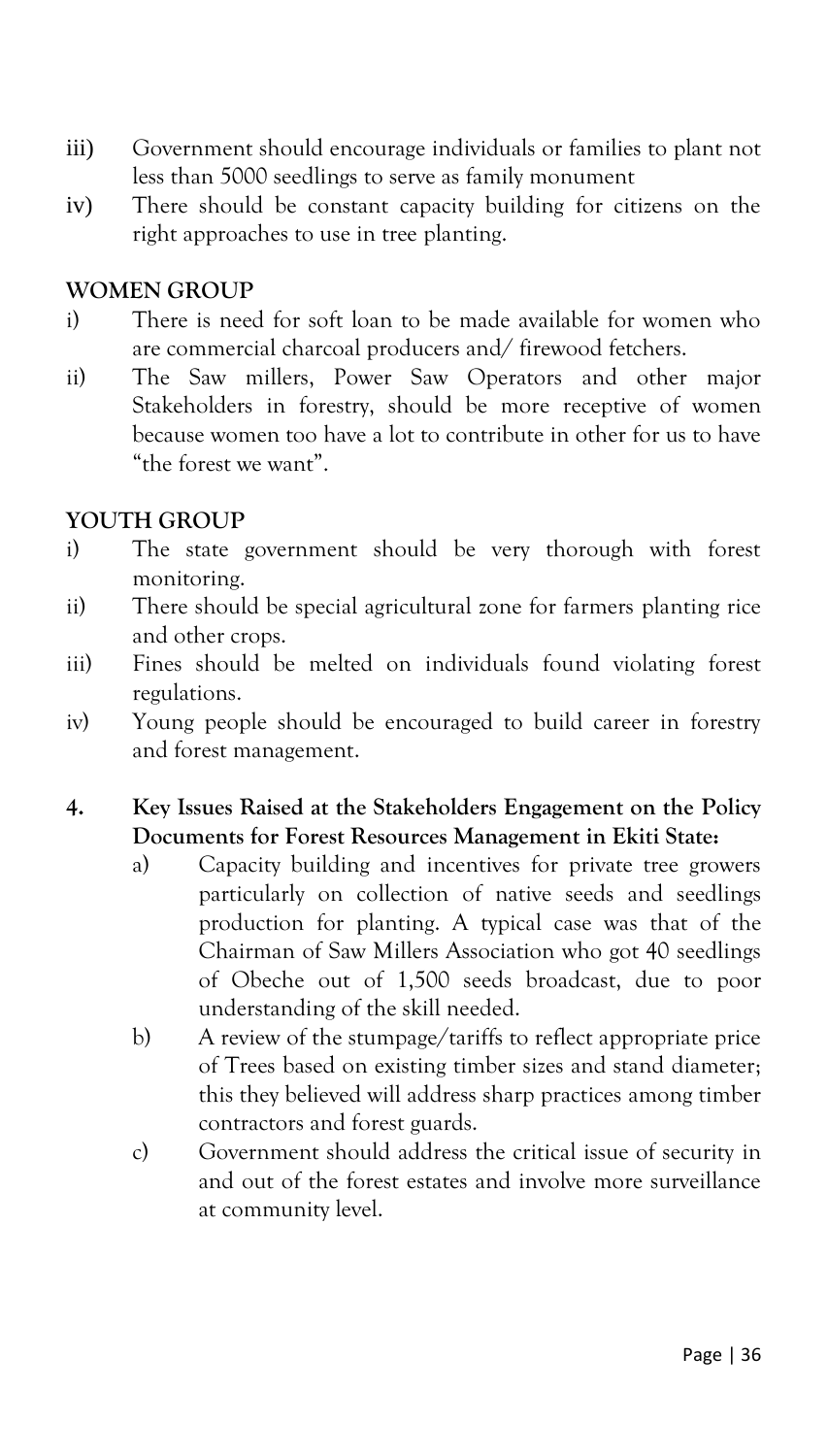# **5. TECHNICAL ADVISOR TO THE GOVERNOR (FORESTRY MANAGEMENT AND CLIMATE CHANGE): RESPONSE TO 'THE EKITI FOREST WE WANT'**

This Roadmap document is an important document and a significant contribution to our redevelopment of the once-central forest sector in Ekiti State, as part of holistic human and

Environmental development agenda. It has been prepared with an admirable level of insight and attention, and with detailed public consultation. I know that all actors in the forest, timber and conservation sectors – and within Ekiti State Forestry Commission, Ministry of Environment and Natural Resources, and Government more generally - have given it full support and open access, from the Hon. Commissioner Environment to the individual forest officers. The findings of this report are absolutely key to taking our intention of re-orienting towards sustainable forest management to the next level. Already, our revised 2016 Forest Law has set us up for a more stakeholder-involved process of forest management which would be more independent of shortterm political imperatives. Now this Roadmap gives us a solid and detailed vision of how we can realistically prioritise within that.

That is all the more important because in the realities of elected democratic government, with

changes each four years, there is even more need for some form of sustained long-term planning and vision to maintain consistency of purpose over the very different timetable on which successful forest management unfolds.

**What is especially important about this Roadmap is that it clearly shows us that in today's Nigeria, Government cannot do everything on its own, and that partnership – with communities, donors, NGOs, civil society, investors, the private sector – is the only way we are going to be able make this work.**

The findings in this report chime with many of our own experiences in our everyday work, and therefore the recommendations are timely and realistic. In fact, we hope the report's authors and funders would be pleased to know that we have already begun serious work on several of the areas identified here. For instance, while the roadmap recommends, we should complete management plans for at least five of our nine reserves, we have already begun with two Reserves (Eporo and Ogotun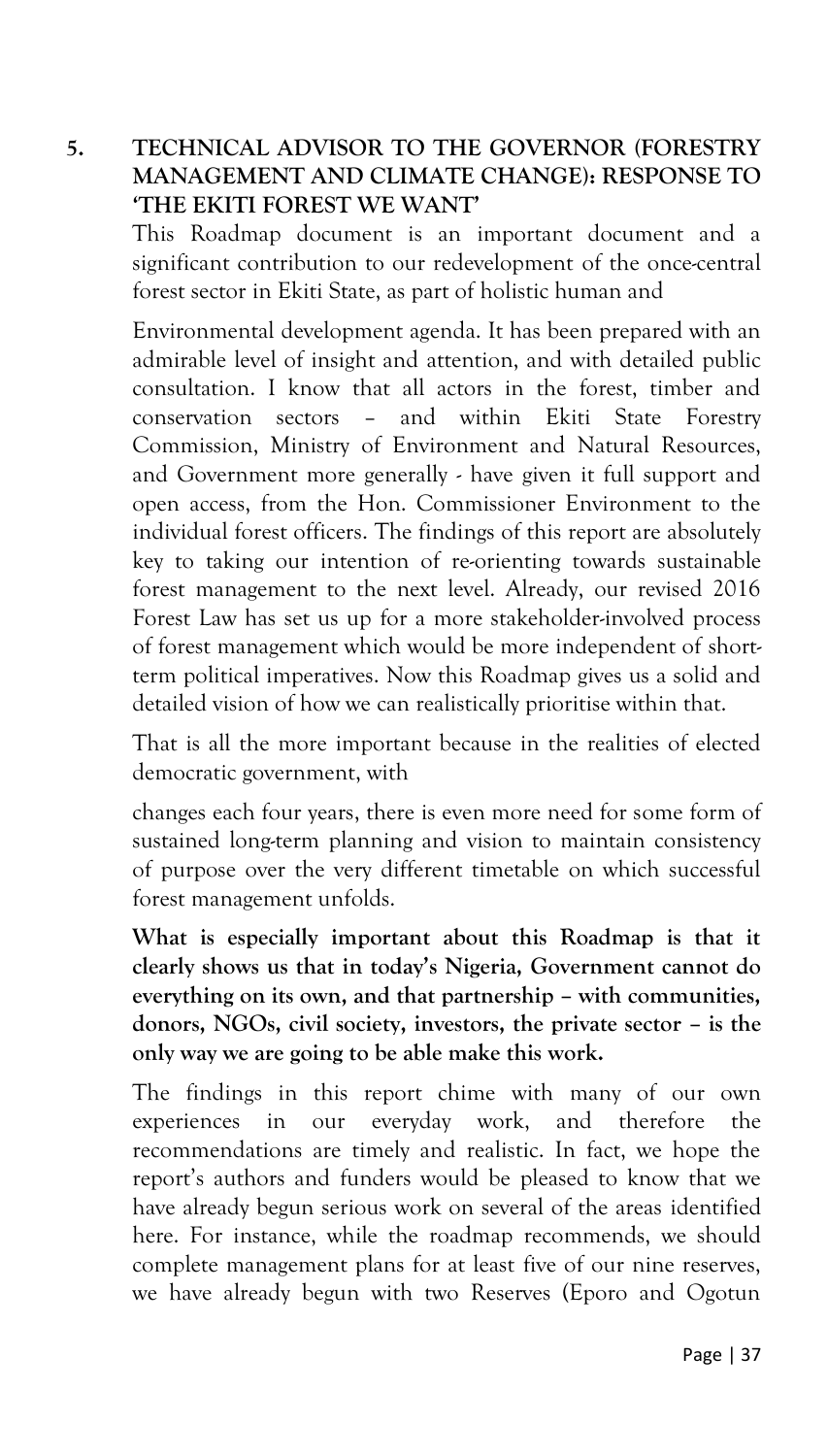group) and have completed Land Use and Land Cover (LULC) and social surveys for them. We hope that we can do even better than recommended and complete such plans for all nine Reserves, assuming we are able to get sufficient support in the current financially constrained climate.

Additionally, through the NEWMAP programme, we will complete afforestation of 250 hectares this year, being a combination of Reserves and farmer-led planting in Free Forest, with a combination of rare indigenous species, timber exotics and orchard fruits. In addition, the Forestry Commission is giving seedlings of rare indigenous species to key communities and schools.

As the report recommends, we have begun collaboration with a research institution, with Oxford University's Environmental Change Institute pairing three UK researchers with Nigerian graduate students to study the agriculture-deforestationbiodiversity nexus this summer in Ekiti. We have also upgraded our communication strategy as recommended here, creating social media presence and now developing a permanent website, while streaming key events (including some of the roadmap consultations) to Nigerian and Diaspora audiences on Face book live.

And also, in line with the roadmap recommendations, we have begun more cross-departmental working within Government with an agroforestry group meeting with Ministry of Agriculture and Food Security. We have also established a Biodiversity Group and have a new citizen-science-led initiative to help identify biodiversity hotspots within Free Forest in Ekiti State which can then be community-managed as provided for in our law. We are developing information outputs to attract investors interested in getting involved with our long-term development. And we are looking to establish a training leading to globally recognised certification (FSC) for timber producers who want to re-orient towards sustainability.

We also understand the very significant issues that this report identifies with staffing capacity and management tools, and while the economic climate will not permit recruitment of extra staff, we are sourcing additional training for existing staff and approaching donors who may support some of that.